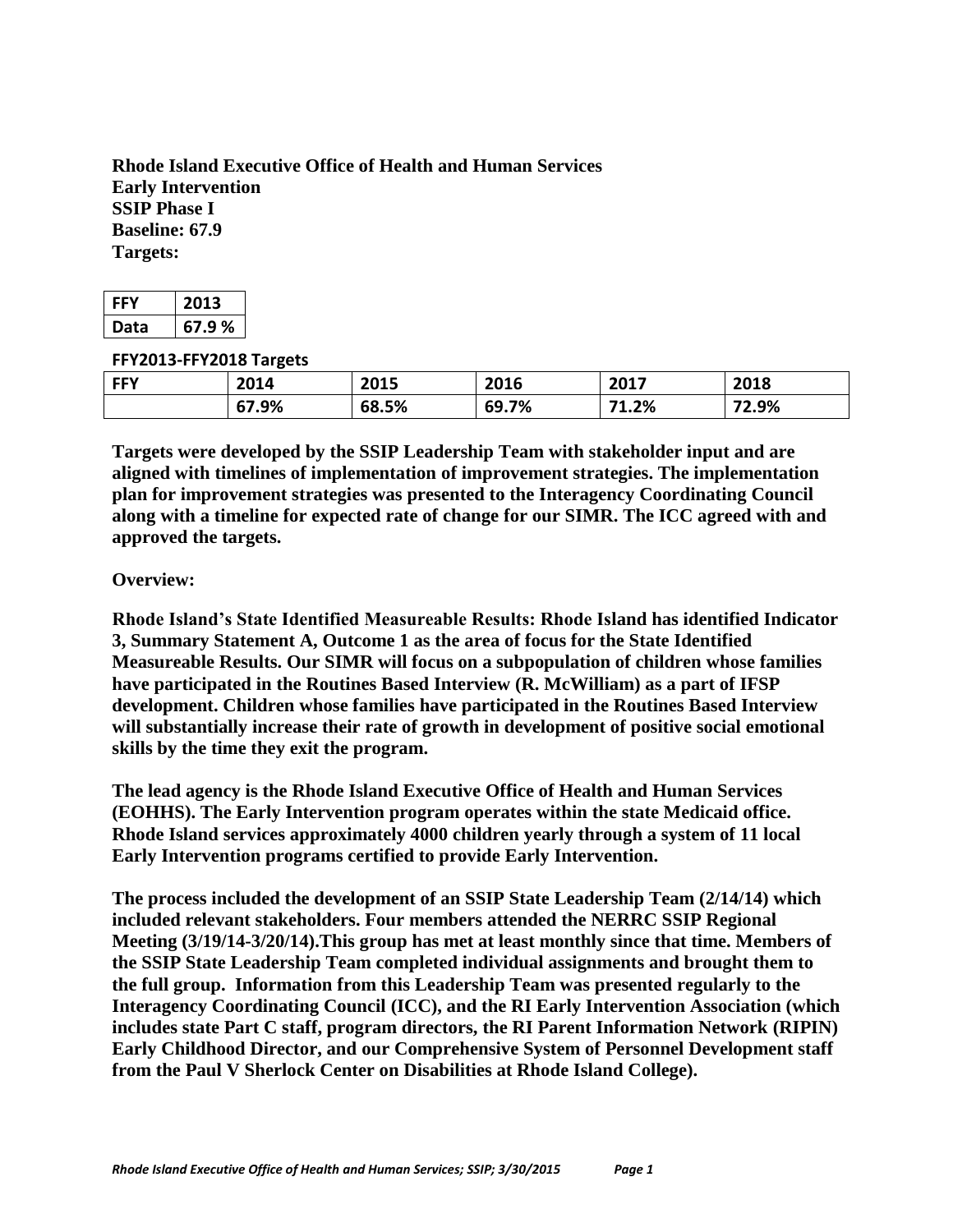**The responsibilities of the ICC and the RI EI Association in the SSIP process included: reviewing, discussing and prompting questions to the reports provided by the Leadership Team; participation in reviewing APR data; reviewing other data; participation in a SWOT broad analysis of infrastructure and an in-depth infrastructure analysis; participation in target setting of the SIMR; providing input and feedback regarding improvement strategies and theory of action.**

**The SSIP Leadership Team included:**

**Brenda DuHamel, Part C Coordinator Donna Novak, Part C Quality Improvement and TA Specialist Christine Robin Payne, Part C Data Manager**

**Maureen Whelan, CSPD Coordinator, Paul V. Sherlock Center on Disabilities at Rhode Island College Leslie Bobrowski, CSPD Technical Assistance Specialist, Paul V. Sherlock Center on Disabilities at Rhode Island College**

**Paul V. Sherlock Center on Disabilities at Rhode Island College is a University Center for Excellence in Developmental Disabilities (UCEDD). UCEDDs are designed to increase the independence, productivity, and community integration and inclusion of individuals with developmental disabilities. In Rhode Island, the Sherlock Center partners with state and local government agencies, schools, institutions of higher education, and community providers. They offer training, technical assistance, service, research, and information sharing to promote the membership of individuals with disabilities in school, work and the community. The Sherlock Center on Disabilities provides the Comprehensive System of Professional Development for Early Intervention. This program includes two stakeholders: the CSPD Coordinator whose role was to provide input into the SSIP process from a statewide training and technical assistance perspective and a TA specialist whose role was to provide input into the SSIP process from the perspective of implementing improvement strategies. These two stakeholders are directly responsible for leading systems change.**

**Casey Ferrara, Meeting Street Early Intervention Director/ICC Member Meeting Street School is a non-profit center for educational and therapeutic services (Early Intervention, Early Head Start, an Early Learning Center which provides childcare for children 6weeks to 5 years and for young children with IEP's, K-5 Educational Program, Carter School-Middle and High School Special Needs Students and Healthy Families America, a national Maternal Health Home Visiting Program). Casey's role represents this agency as a stakeholder to provide input into the SSIP development process from the perspective of an Early Intervention provider. Meeting Street School operates the largest EI program in the state and Casey was identified as a critical participant on our Leadership Team because: a)the program is our largest and its data readily impacts state data; b) Casey**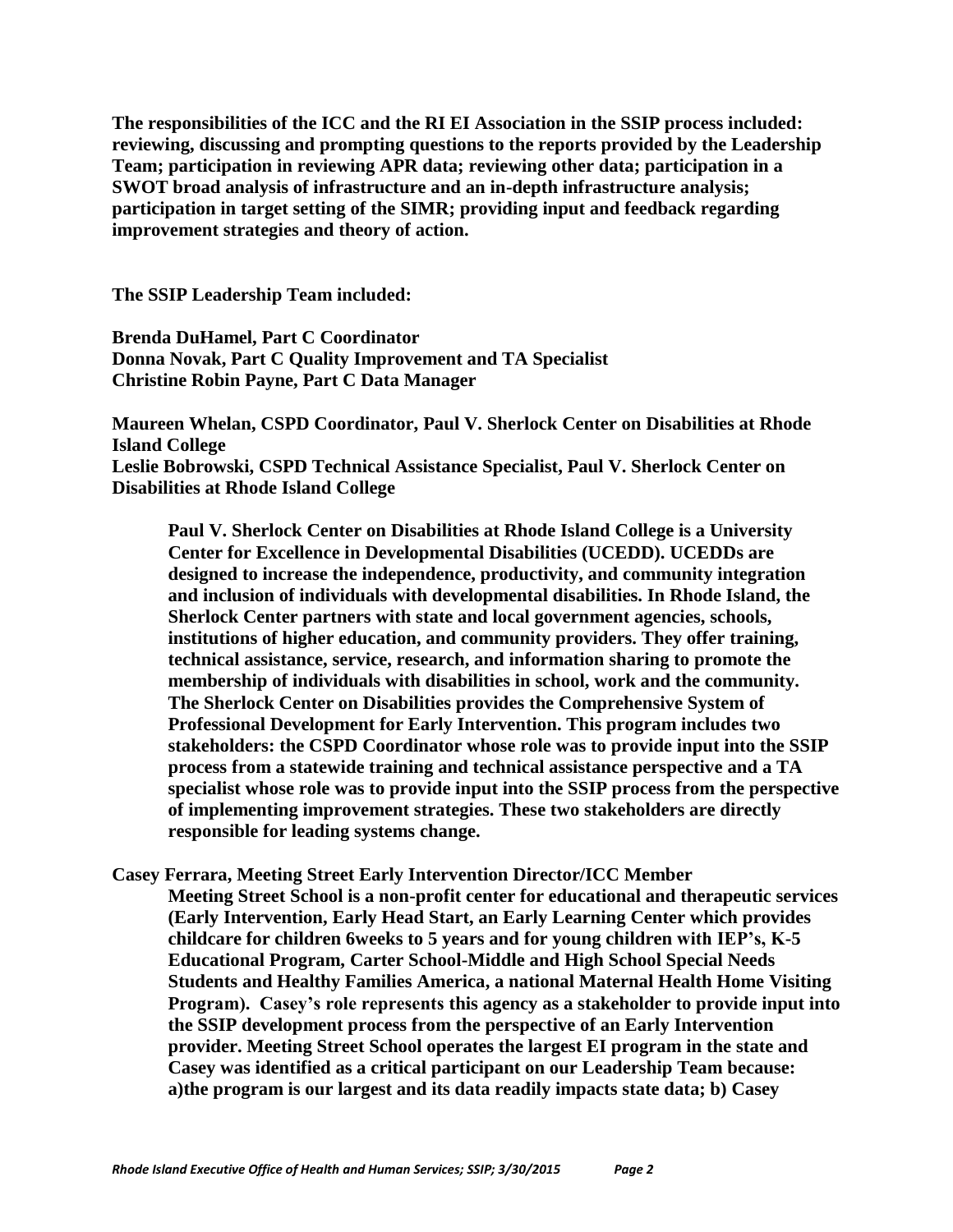**demonstrates leadership in statewide EI activities; c) she is a member of the ICC and is a regular participant in the EI Association; and d) Meeting Street has an enthusiastic management team that recently increased APR compliance to 100% in all compliance indicators for SFY 12-13 and SFY13-14.**

**Deborah Masland, ICC Chair, RI Parent Information Network, Early Childhood Director-The Rhode Island Parent Information Network (RIPIN) is a statewide charitable, nonprofit association which provides direct linkages for parents and children with special health care needs in Rhode Island to obtain the critical services and supports needed in area of health care and education. This organization holds a contract with the Lead Agency to provide a parent support component for RI's EI system. RIPIN is responsible for recruitment, training, and support of parent consultants to work in targeted clinical settings that serve as referral sources for EI and others who work in each of the certified EI Programs. Parent consultants are family members of children with special needs who have themselves experienced EI and who provide parent to parent support. RIPIN is also responsible for the administration, collection, and reporting of Family Outcomes survey data and the development and provision of family workshops and trainings. The Director of Early Intervention and Early Childhood Programs is also chair of the Interagency Coordinating Council. This stakeholder's role was to ensure ICC** 

**involvement in the SSIP process from the onset and to provide perspective into the SSIP process from a parent advocacy perspective and as a parent of a child with disabilities.** 

**Karen McCurdy, University of RI, Chair of the Department of Human Development and Family Studies (HDF)**

**Alyssa Francis, URI HDF Graduate Assistant**

**The Paul V. Sherlock Center on Disabilities has a sub-contract with University of Rhode Island to increase the number of qualified providers in the RI EI system and in careers involving children with special health care needs (CSHCN). Through this plan over 140 interns have been placed at various EI and CSHCN sites throughout Rhode Island (since 2006). Karen and Alyssa provided input into the SSIP process from a statistics and research perspective.**

**SSIP Leadership Meetings occurred on: 4/17/14; 5/28/14; 6/11/14 (with SSIP TA call); 7/17/14; 8/14/14; 9/22/14; 10/16/14; 11/14/14; 12/10/14; 1/6/15; 1/13/15; 1/28/15; 2/24/15; 3/17/15**

**The responsibilities of the leadership team included:** 

- **leading the SSIP process;**
- **participating in a broad and in-depth data analysis and broad and in-depth infrastructure analysis;**
- **reviewing, soliciting feedback/questions and incorporating feedback from other stakeholder groups into the SSIP process;**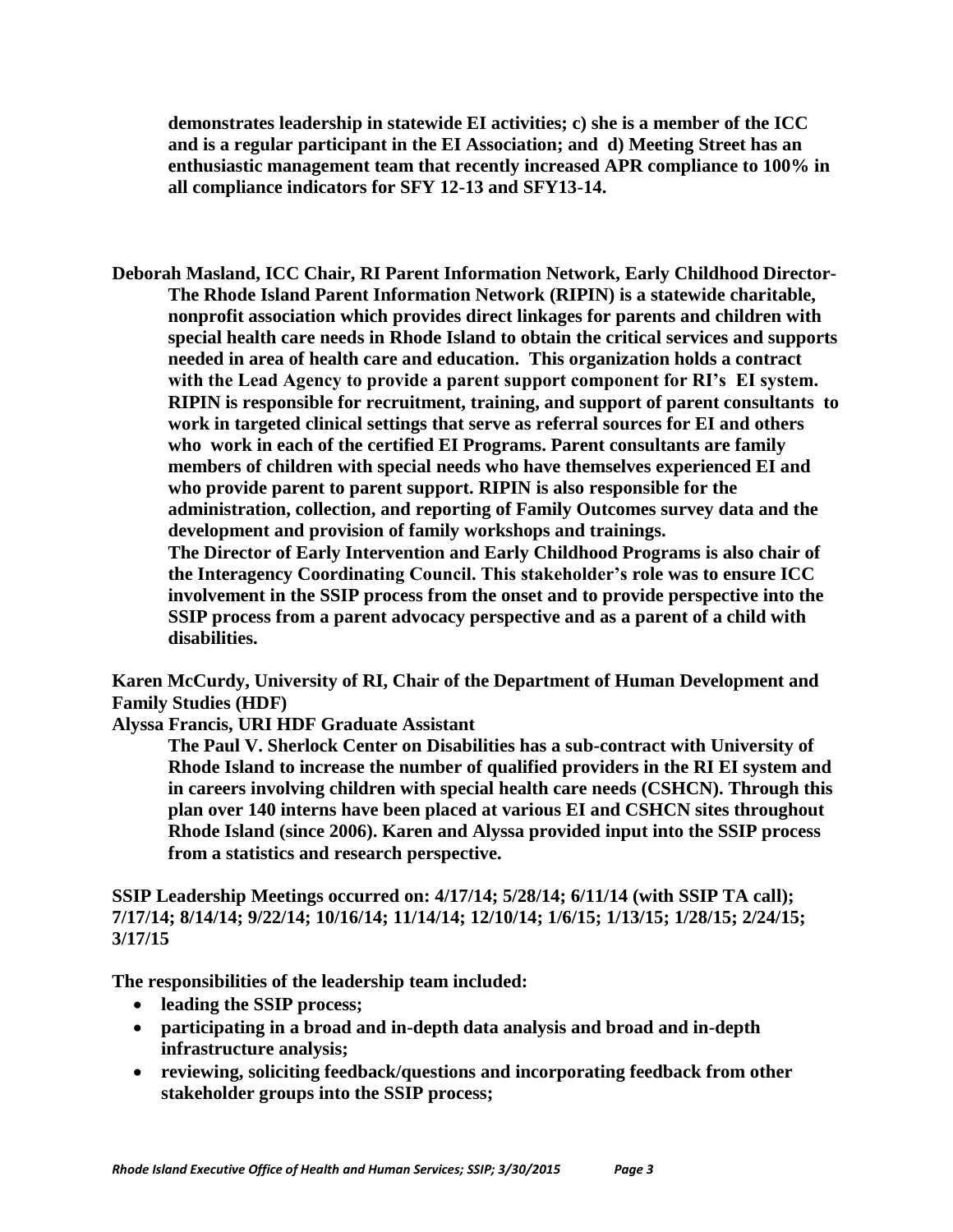- **developing the potential SIMR for review and input by stakeholder groups; and**
- **the development of improvement strategies for review and input by stakeholder groups.**

**The Rhode Island Interagency Coordinating Council was actively involved in the SSIP Process. The ICC includes representatives from:**

- **Parents of children with developmental delays**
- **Early Intervention providers**
- **Rhode Island State Legislature**
- **CSPD staff**
- **Rhode Island Executive Office of Health and Human Resources (EOHHS, Lead agency for EI and state Medicaid agency)**
- **Rhode Island Department of Education (RIDE)**
- **Head Start**
- **Department of Children, Youth and Families (DCYF)**
- **Rhode Island Department of Health (HEALTH)**
- **Rhode Island Department of Business Regulation (DBR)/Office of Health Insurance Information (OHIC)**
- **Pediatrician**
- **Rhode Island Parent Information Network (RIPIN)**
- **RI Kids Count**

a. Data Analysis: A description of how the State identified and analyzed key data, including data from SPP/APR indicators, to determine the areas for improvement. The description must include information about how the data were disaggregated in order to identify areas for improvement. In addition, the description must include any concerns about the quality of the data and how the State will address this, as well as methods and timelines to collect additional data that may be needed to inform areas for improvement. As part of its data analysis, the State should determine if there are any compliance issues that present barriers to achieving improved results for students with disabilities.

**The leadership team considered APR data and selected Indicator 3 (Child Outcomes) as the focus of our data analysis because our Family Outcomes targets were met in SFY 2012- 13 and SFY 2013-2014 and these results were between 91.8%-94.4%. The team decided that Child Outcomes was an indicator where there was room for improvement in Summary Statement A (most recent results: 67.91%-76.69%), or Summary Statement B (52.08%- 57.84%)**

**Quantitative data sources used included:** 

- **Child and family demographic data;**
- **APR data;**
- **state data related to child outcomes and family outcomes;**
- **national outcomes data;**
- **state eligibility data;**
- **provider self-assessment data;**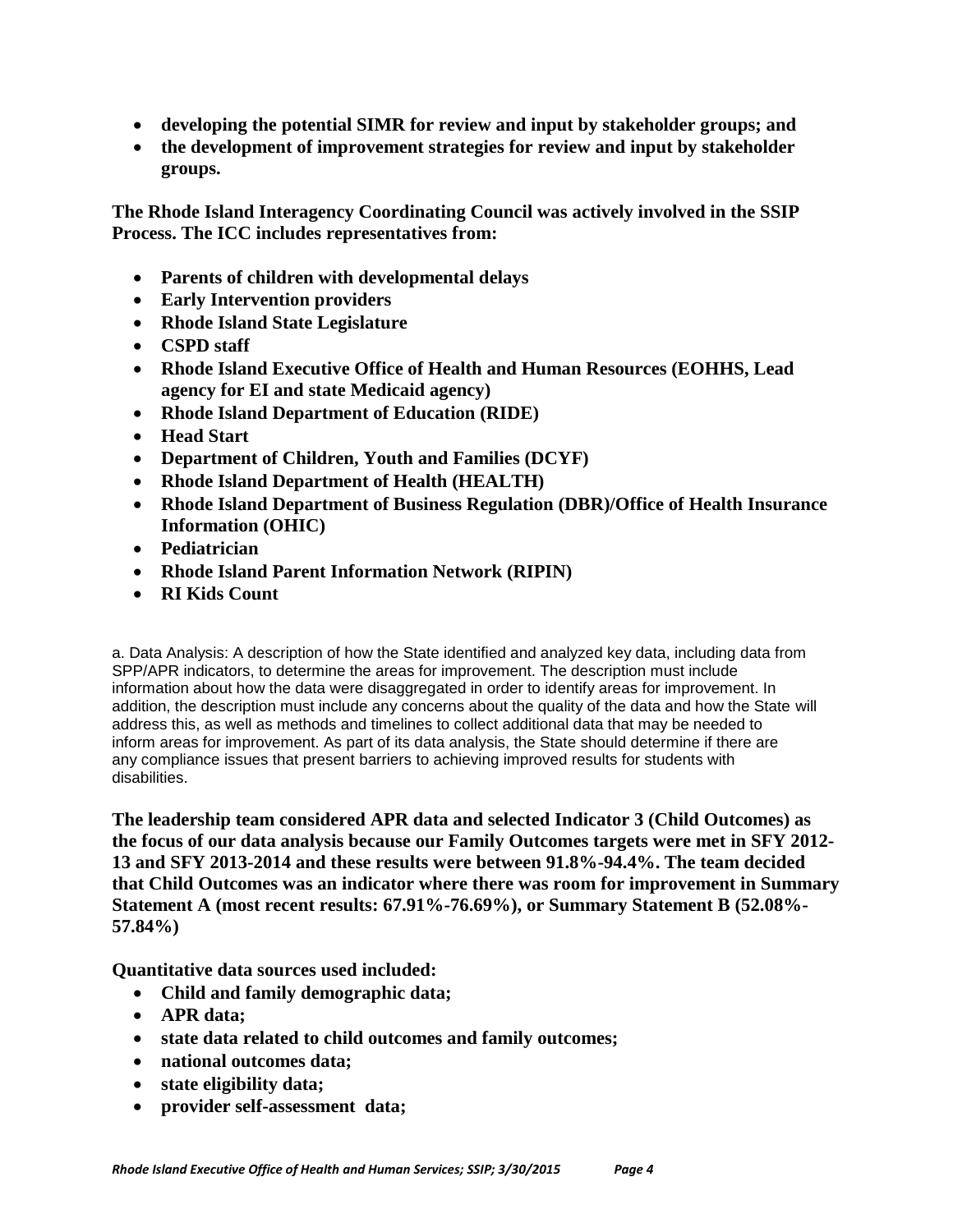- **focused monitoring data;**
- **IFSP Outcome review data (family owned, functional, measureable); and**
- **Services Rendered Form review data.**

**Qualitative methods included:** 

- **review and discussion by the SSIP Leadership Team;**
- **review, discussion, and feedback by the ICC and the EI Association;**
- **surveys of directors and supervisors related to evaluation/assessment and professional development needs;**
- **themes identified over the course of the past year's Early Intervention Supervisor Seminar; and**
- **a series of discussions with DCYF, EI providers, and community providers regarding the impact of trauma on health and development.**

#### **Process:**

**State child outcomes data is collected for all children enrolled in Early Intervention for 6 months or longer. This data is available on a pivot table in a spread sheet spanning multiple years updated quarterly and available to all EI Providers. Two members of the SSIP Leadership Team were responsible for organizing data for review by the SSIP team. Data was presented to the SSIP Leadership Team using the ECTA Broad Based Analysis Template as a guide.** 

**The data reviewed by the team included: a review of state data for each outcome; trends over time; and a comparison of RI data to national data and a comparison across programs. The process generated questions and additional data for the team to review. An initial broad data report was presented to the ICC and the EI Association. Questions and hypotheses from those groups re: root causes of the lower Summary Statement A data in Outcome 1 were then reviewed and probed by the SSIP Leadership Team and included in the in-depth data analysis.**

**The in-depth analysis included intense disaggregation of the data. The ITCA category template (states with similar eligibility criteria) was used. In addition, our URI representatives conducted a statistical analysis of state outcomes data as part of the indepth analysis. They provided the SSIP team information related to the statistical significance of data.** 

**Other data considered were the IFSP Outcomes data generated from the provider selfassessment process and data generated by a review of a sample of Services Rendered Forms describing the content of EI visits. This data was discussed by the SSIP Leadership Team as it related to the root cause analysis. An in-depth data report was presented to the ICC and EI Association for review and feedback.**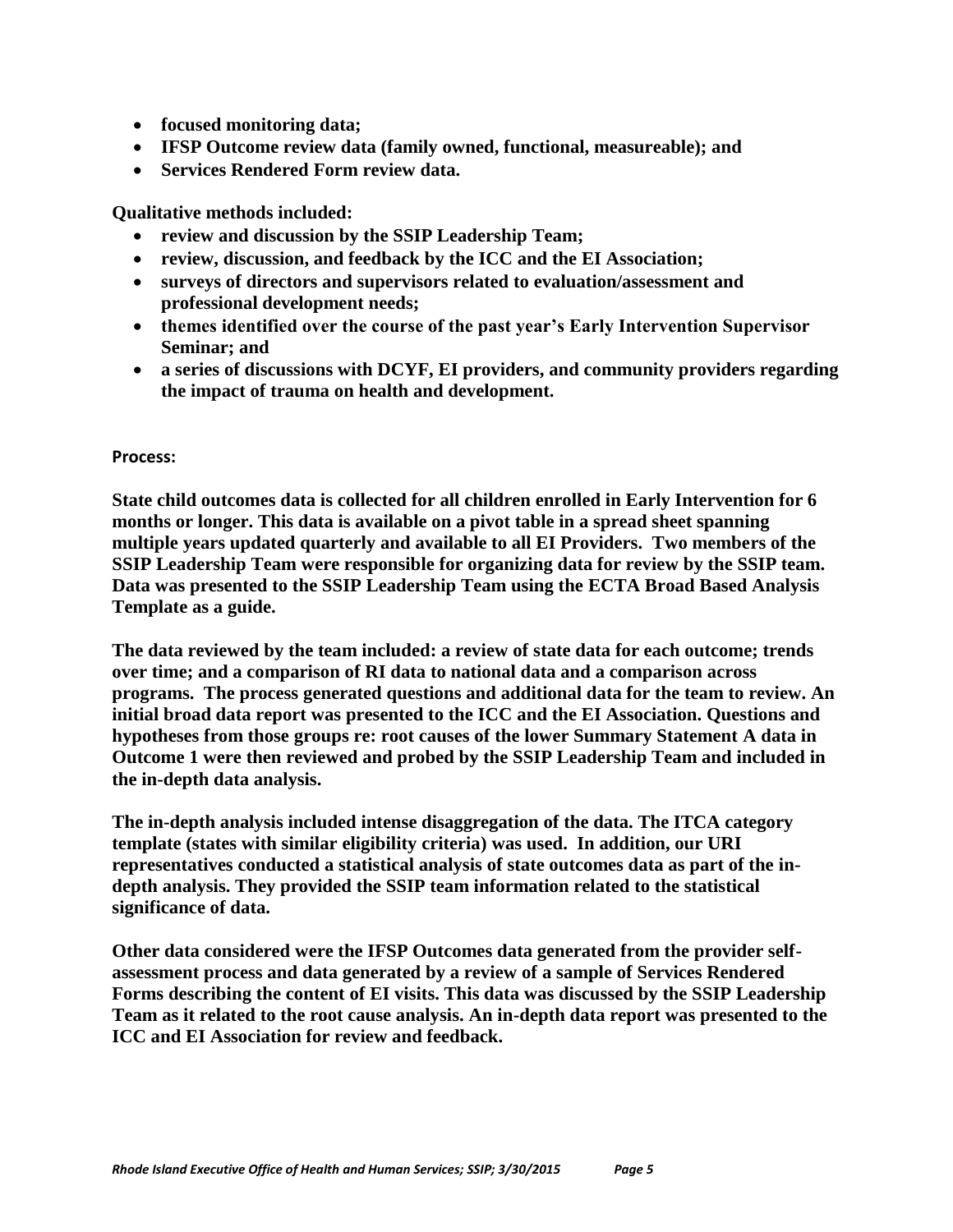**Our broad based analysis showed that for Summary Statement A (increased rate of growth) children make the least amount of progress in Outcome 1 (positive social emotional skills) when compared to the other 2 outcomes. This trend has been consistent over time. Additionally, for the last three years RI results for Outcome 1 have remained the same whereas Outcomes 2 and 3 have increased over the last 3 years. It should be noted that RI is very close to national percentages overall. However, when we compared RI data to states with similar eligibility criteria, RI's data is lower for Outcome 1 but higher in outcomes 2 and 3.** 

**In Summary Statement B (exiting with skills within age expectations), when we compared RI data to that of states with similar eligibility criteria, RI also had lower percentages lower in Outcome 1 but higher in Outcomes 2 and 3 .**

- **In 2012, 9/9 local providers show Outcome 1 as the lowest outcome in Summary Statement A (2 providers had N under 30 and were not included).**
- **In 2013, 7/10 local providers show Outcome 1 as their lowest outcome in Summary Statement A (1 provider had N under 30 and was not included).**
- **In 2014, 9/9 providers show Outcome 1 as their lowest outcome in Summary Statement A (2 providers has N under 30 and were not included).**

**This data pointed to a statewide issue. Because it is our lowest outcome we felt further analysis of this outcome was needed to determine whether the differences in the percentages between our outcomes was significant.**

**Qualitatively, EI directors and supervisors have expressed concerns about the press of time during the first 45 days to get a high quality assessment of a child and family's functioning. RI's eligibility criteria changed somewhat in 2013 when our system eliminated "multiple established conditions" as an eligibility condition and added "significant impact on child and family functioning" (without accompanying standardized scores below the mean). Understanding of these real life concerns (impact on functioning) occurs over time, but program managers felt that they were not getting enough functional information within the 45 day timeline. This was true especially in regards to social emotional development.**

**Rhode Island has the capacity to review our outcomes data in the following ways and these were reviewed as part of the analysis:**

**Provider Child Outcomes 1, 2, 3 Entry Rating Exit Rating Score Summary Statement A ,B Race**

**Gender Language Insurance type (Private, Medicaid) Length of Time in EI Age at Referral Eligibility category** 

**Discharge Status (Completion of IFSP Prior to age 3; Part B eligible; Parent Withdrawal; Attempts to contact unsuccessful; etc.) Referral Source (Parent, Pediatrician, DCYF, First Connections, etc.) Discharge Year Missing Information**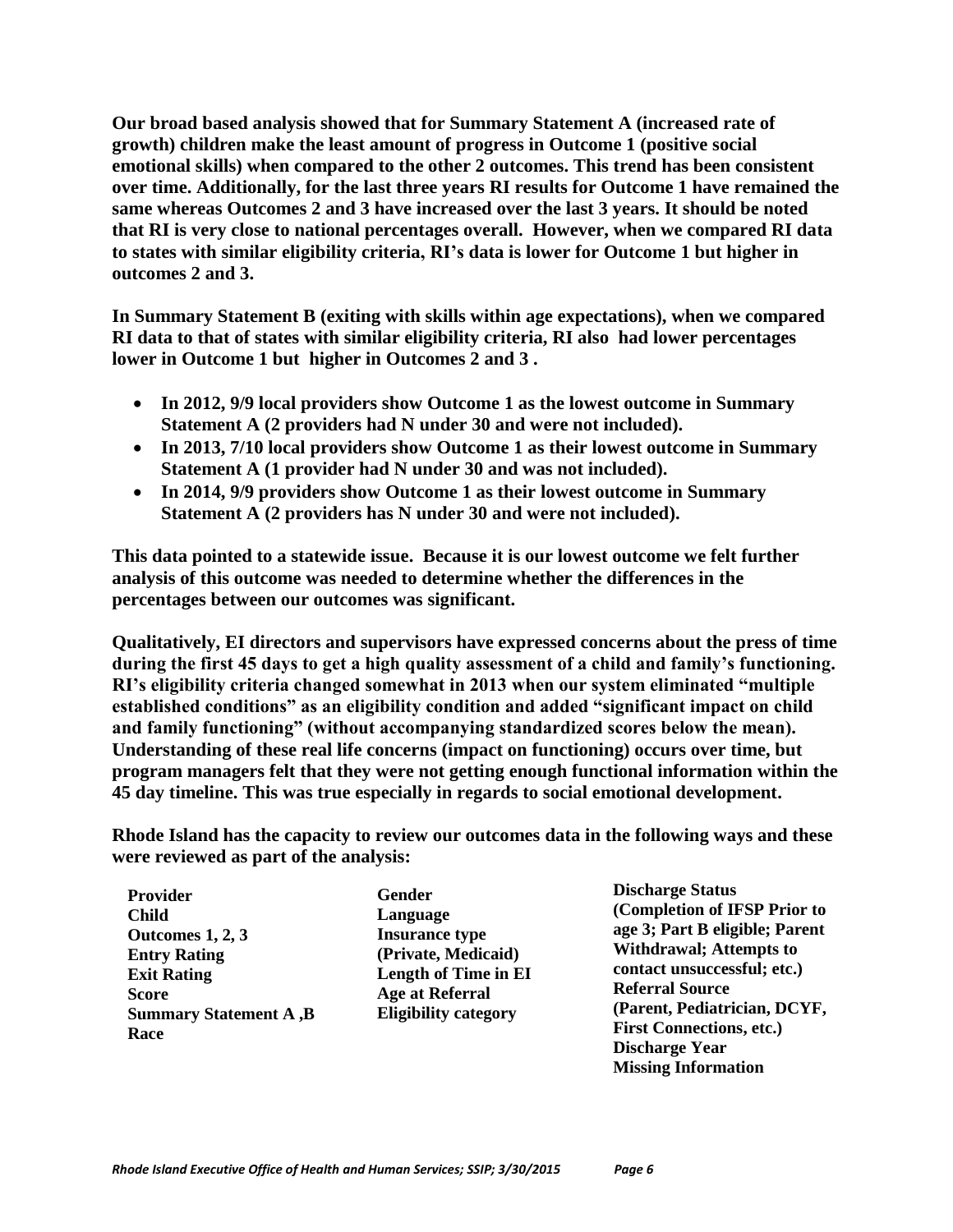**After disaggregating our data, the Leadership Team noted what the data did not show. It did not show a particular subgroup of children that make significantly less progress in Outcome 1 when compared to the other 2 outcomes. Initial hypotheses generated by stakeholders groups (such as an eligibility category of "single established condition" as a possible explanation) were not supported by the in-depth analysis. Our in-depth analysis examined change scores of each outcome (the percent of children who improved, who stayed the same, or got worse) and confirmed that the difference in change scores of Outcome 1 were statistically significant when compared to the other 2 outcomes. When looking at change scores by provider only 1 site has had consistently high scores across all three years in Outcome 1. By contrast 6 providers have consistently high change scores across all three years in Outcome 2 and 9 providers have consistently high change scores across 3 years in Outcome 3. The fact that most providers have low change scores in Outcome 1 pointed to a system wide issue.**

**The leadership team hypothesized that if providers were adequately assessing social emotional functioning, then if we examined entry scores of a sub-set of DCYF referrals (children removed from their homes older than 12 months of age) we would expect that circumstances would have impacted their social emotional functioning and be reflected in their entry ratings. We would expect that these children would not be rated a 6 or 7 (age expected skills).**

**Our disaggregated data of CAPTA referrals who were between 12 and 24 months at referral showed 43% rated a 6 or 7 at entry in Outcome 1; by contrast only 20% were rated a 6 or 7 in Outcome 2 and 10% were rated a 6 or 7 in outcome 3. Although this N is small (N=30) our conclusion is that providers do not identify social emotional needs as well as they identify physical, cognitive or language delays/needs in the other 2 Outcomes. The identification of social emotional needs may occur after the entry ratings are developed and after the working partnership with families has developed. This would explain the high % who stay the same or get worse in Outcome 1.**

**Our in-depth analysis showed age at referral as a statistically significant factor. The younger the child referred the less progress in Outcome 1. This corresponds to qualitative data from EI directors and supervisors who have indicated that evaluation/assessment of social emotional development of younger infants is challenging. We concluded that professional development in this area was needed.**

**Other highlights of disaggregated date include:**

**Gender: When gender was compared to see if changes by outcome area was significantly different, females showed significantly (P<.05) more improvement in outcome 3 compared to males. Females also rated higher in outcome 2 compared to males. There was no significant difference in ratings by gender in social emotional skills**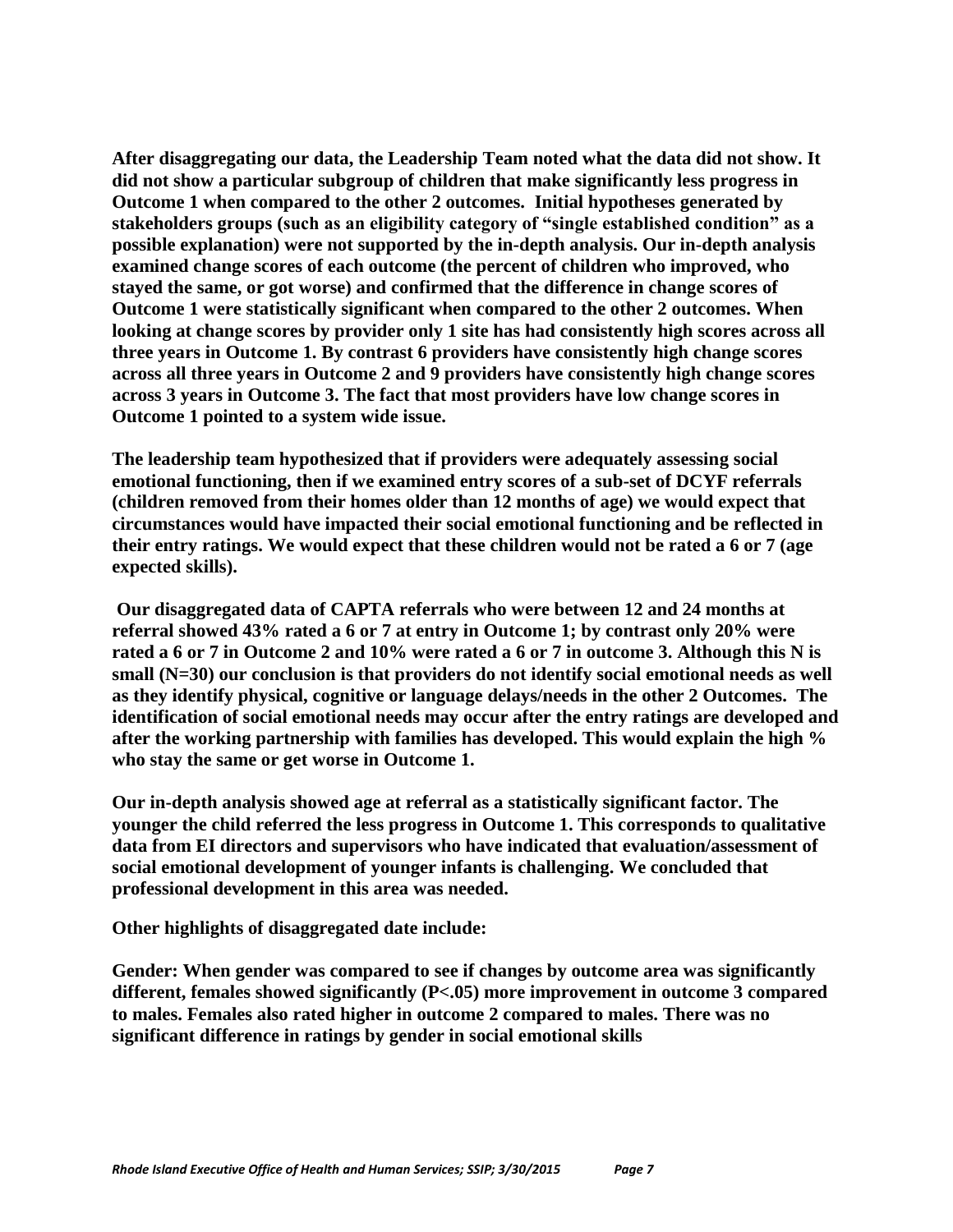**Insurance: There was no significant difference by insurance (Medicaid, Private). RI does not collect data related to family income however insurance funded by Medicaid would indicate socioeconomic status** 

**Age: When analyzing paired samples related to change scores there was a significant relationship between age at referral and changes in social emotional scores and Taking Appropriate Action to Meet Needs scores. Particularly, the older the child was when referred the greater the change in Outcome 1. The younger the child was when referred the greater the change in Outcome 3.**

**Race**: **There were no significant differences by race.**

### **Data Quality**

**One of RI's strength's is the quality of our data. Data quality was reviewed using the RI Quality Data Report prepared by ECTA which shows RI consistently higher than the national average over time in the completeness of its data and in collecting enough data. RI patterns and ranges for the progress categories reviewed by ECTA are well below the maximum percentages for expected patterns. RI data trends over time do not show large shifts or changes which would indicate questionable data. We regularly monitor missing data and there are provider tools to proactively find missing data. We have the ability to disaggregate the data and provide technical assistance around data which looks to have quality issues. As part of our disaggregation of the data by discharge category we identified children eligible for Part B yet rated age appropriate. The ID's of those children were given to providers for a quality review. The overwhelming majority upon further investigation reported these children were eligible for Part B due to articulation issues and were eligible for walk-in speech services only, and the ratings were in fact appropriate.**

**RI data is of good quality however we have recently changed our Child Outcomes Summary Form (COSF) to organize the summaries of functioning into 3 categories: age expected, immediate foundational, and foundational skills. This will not only organize the observations/knowledge of providers but will improve programs' ability to monitor the ratings for reliability and validity. We have included our process/requirements for measuring child and family outcomes in state policy and have required quality assurance protocols regarding child outcomes data. We require that all staff be trained in the child outcomes process prior to using it. We will continue to monitor data to identify data quality issues**

#### **Compliance Data**

**A review of APR indicators shows RI compliance data has improved significantly since our base line data was established. Technical Assistance related to compliance has evolved to isolated issues in specific programs. For the most part, most providers have developed programmatic systems to manage compliance and therefore compliance is less of a statewide issue. The majority of providers have incorporated compliance into their**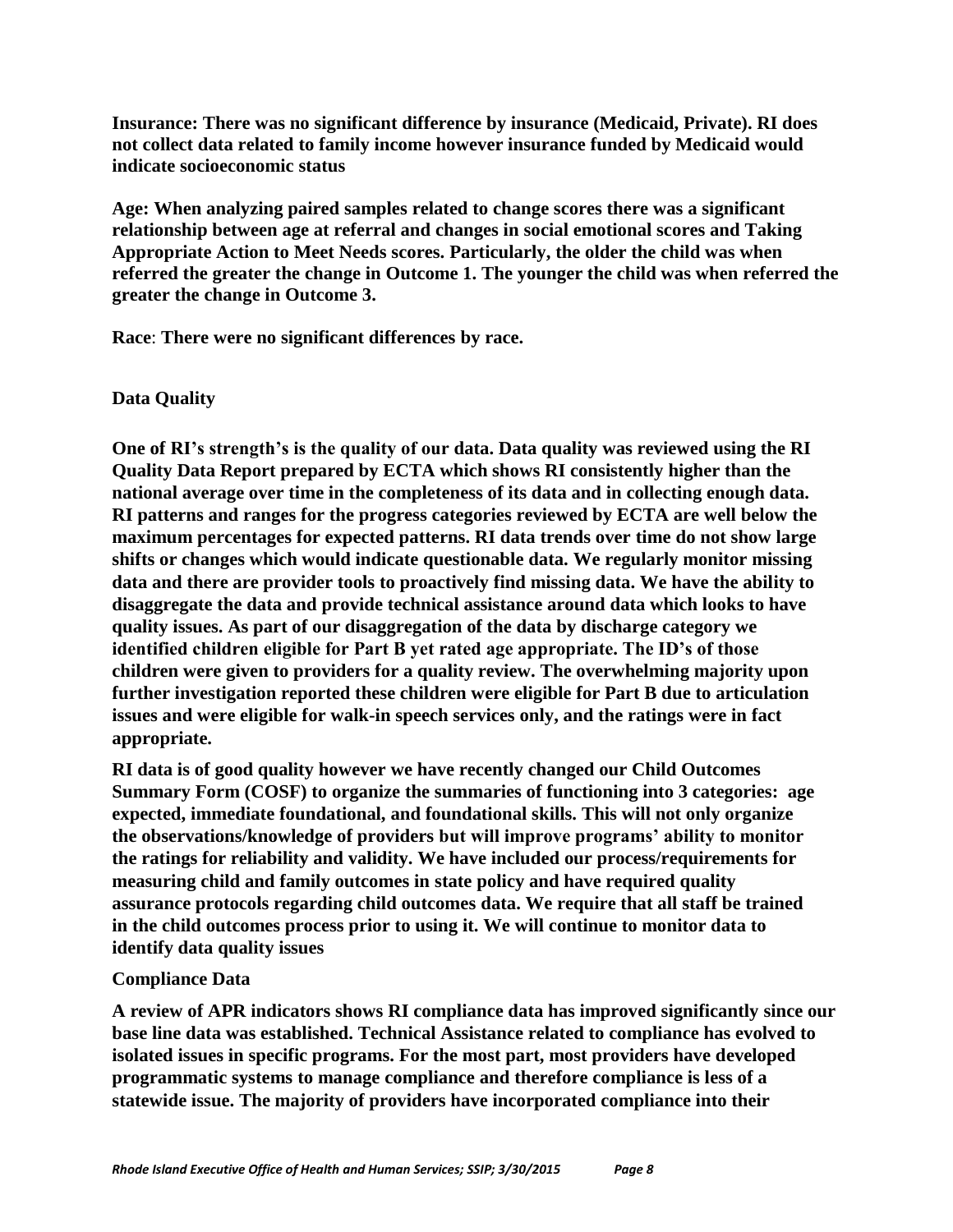**scheduling, quality assurance procedures, and supervision. This leaves room to devote energy to further program improvement in order to improve outcomes for children and families.**

**A provider who encounters capacity issues will be impacted in their ability meet compliance indicators and staff will be needed to address compliance. This may impact the ability to participate in professional development and TA activities related to our SIMR. Programs with compliance issues will have the opportunity to correct non-compliance and delay participation in SIMR related professional development activities until they are compliant.**

b. Infrastructure to Support Improvement and Build Capacity: A description of how the State analyzed the capacity of its current system to support improvement and build capacity in EIS programs and providers to implement, scale up, and sustain evidence-based practices to improve results for infants and toddlers with disabilities and their families, and the results of this analysis. State system components include: governance, fiscal, quality standards, professional development, data, technical assistance, and accountability. The description must include the strengths of the system, how components of the system are coordinated, and areas for improvement within and across components of the system. The description must also include an analysis of initiatives in the State, including early childhood initiatives within the State's lead agency for Part C and other early childhood initiatives, which can have an impact on infants and toddlers and their families with disabilities. The State must include in the description how decisions are made within the State system and the representatives (e.g., agencies, positions, individuals) that must be involved in planning for systematic improvements in the State system.

**A broad infrastructure analysis was done using a SWOT analysis by the ICC and the RI EI Association. The SSIP Infrastructure Analysis Guide was completed and reviewed and by 3 members of the leadership team. That group presented an adaptation of the guide to conduct an in depth infrastructure analysis by our SSIP Leadership Team. That analysis was shared with the EI Association who contributed additional input into to the document. A new document which included both the State Leadership Team and EI Association's analysis was presented to the ICC for further feedback and input.** 

# **Infrastructure Analysis**

# **Governance/Lead Agency**

**The lead agency is the Executive Office of Health and Human Services-this office is also the lead agency for the state Medicaid program.**

**Part C leadership consists of: the Part C Coordinator; Part C Data Manager; Quality Assurance Project Specialist; the CSPD Coordinator and CSPD Technical Assistance Specialist. The team meets weekly to inform each other and administer the EI system. The leadership team is small and accessible which allows for simplified and inclusive decision making.**

**RI is a small state and early on in our SSIP process our leadership infrastructure was identified as strength by our stakeholders and something that contributed to the benefits experienced by eligible children and families. Our EI structure is aligned to support our SIMR in many ways.**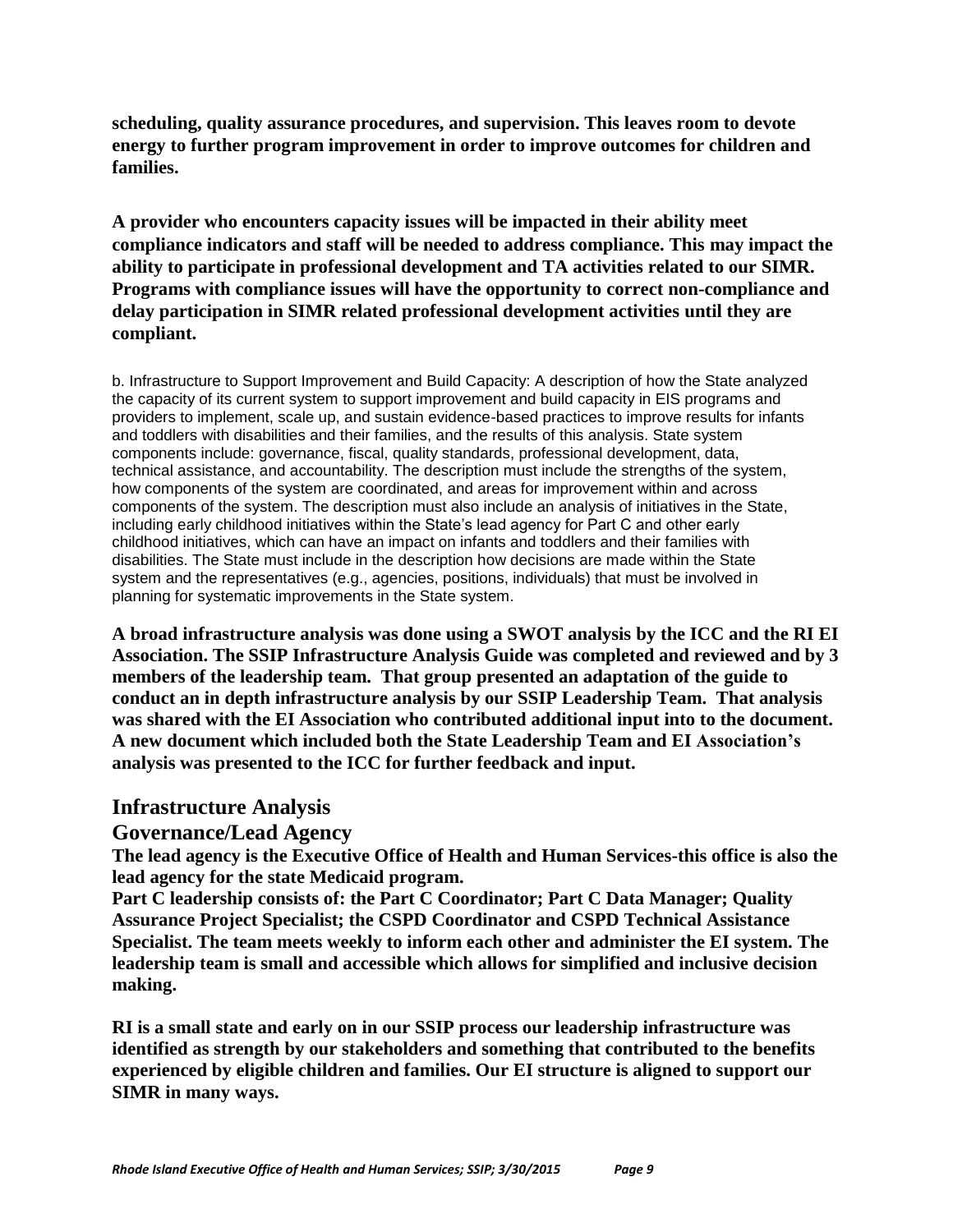**Our Early Intervention system is supported by a committed network of 11 EI programs whose directors meet face to face each month as the EI Association. The Part C Coordinator, Quality Assurance Specialist, CSPD Coordinator, CSPD TA Specialist, and the RIPIN Early Childhood Director also are members of this group. The CSPD Coordinator and CSPD TA specialist meet monthly with EI supervisors as part of a Supervisors Seminar focusing on reflective supervision. This seminar is also used as a vehicle for sharing statewide information and resources, soliciting feedback, and to support leadership in the RI EI service delivery model.** 

**These components of our system allow for effective, real time communication, opportunities to collect and use feedback, and relationship building. Whenever a new initiative or system change is considered, our structure allows for a process which ensures representation by EI providers in the development phase of any change. Those managers review the anticipated change with their staff and to elicit feedback from the field. This information is brought back to the larger group for further consideration. These stages ensure that all programs are aware of the proposed changes, the reasons for them, and optimize efforts for an effective roll out. This way of "doing business" develops leadership skills of program staff. For each initiative a core group of providers is "deputized" to help implement the change.** 

**Systems change in RI includes the support, commitment and resources of the Lead Agency, is led by our CSPD component, and utilizes a leadership group within our EI system to help implement the change.**

**Understanding the EI service delivery model by the larger community, and even referral sources, has been identified as a barrier to families' understanding of the EI service delivery model (i.e., service based on real life functioning rather than just developmental skills performance). Our SIMR is based on evidence based practices aligned with the RI service delivery model. We need to develop a plan for better understanding by external stakeholders such as pediatricians, and improve our written materials for parents. We will need to develop materials for staff and parents which will explain the evidence based practices we will be incorporating into our work for our SIMR.**

#### **Fiscal:**

**RI State law requires public and private insurance to cover EI services. Because the lead agency operates within the state Medicaid office the lead agency is responsible to establish statewide EI reimbursement policies and rates for private and public insurers. This is strength because the RI EI Medicaid Reimbursement Guidebook is aligned with billing practices associated with our SIMR.**

**Part C funds are utilized to support professional development. Part C has received additional funding for professional development activities through Race to the Top which will be leveraged to fund professional development activities related to our SIMR until 2015-16. An area to address is a plan to develop funding professional development**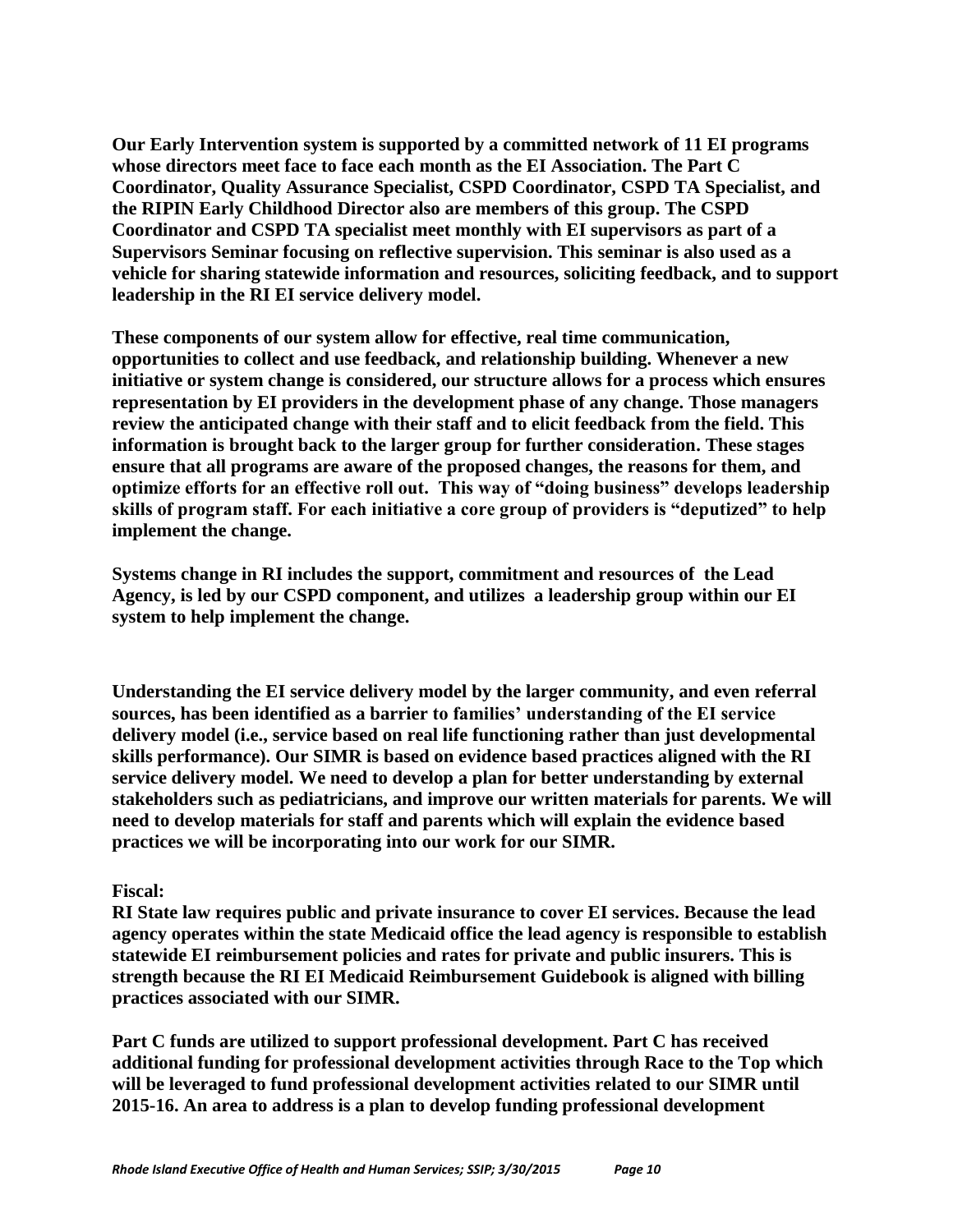**activities related to the SIMR when Race to the Top funds will no longer be available. Providers have indicated the loss of income when allowing staff to participate in professional development activities is a financial burden. We have addressed this barrier with Race to the Top funds through 2016 but will need to develop a budget within our CSPD contract after that. Providers have also indicated that some activities related to early intervention are not reimbursable (e.g. cancellations and no shows). Our SIMR may actually help with this issue but we will need a data collection plan that demonstrates how.** 

#### **Quality Standards**

**RI has developed Certification Standards which all Early Intervention providers must adhere. We have standards related to qualified personnel and we have developed detailed competencies for Early Intervention staff. As part of RI Certification Standards we have included Principles and Practices which are based on nationally recognized evidence based practices (Key Principles and Practices). The Rhode Island Medical Assistance Claim Reimbursement Guidebook for EI Services is aligned with these practices. Our RI Child Outcomes Developmental Guidance document has been cross walked with the RI Early Learning Development Standards. Having our COSF age anchored guidance tool aligned with RI Early Learning Standards supports our SIMR. The Rhode Island Medical Assistance Claim Reimbursement Guidebook for EI Services is aligned with RI Principles and Practices. This makes for good alignment between the Quality Standards component with Fiscal and Professional Development components.** 

#### **Professional Development**

**Rhode Island's Part C's Comprehensive System of Personnel Development (CSPD) is embedded in all components of RI's Early Intervention (EI) system. Through a contract with the Paul V. Sherlock Center on Disabilities, the lead agency for EI, the Executive Office of Health and Human Services (EOHHS), fulfills its responsibility to maintain such a system.** 

**Important functions of our CSPD include:**

- **Recruitment and retention of qualified staff**
- **Increased workforce capacity**
- **Professional development and technical assistance for the current workforce**
- **Leadership development across the system**

**In addition the CSPD focuses on supporting the lead agency to meet all the requirements of a Part C system as well as promoting a high quality, evidence-based service delivery model. In this capacity, Sherlock Center staff work on policy development as well as operationalizing policy in practice. Capacity building and system improvement are critical tasks for the technical assistance that Sherlock Center staff provides to EOHHS and the Part C Coordinator. Incorporating our SIMR as a focus for our CSPD and TA components will fit naturally as part of our CSPD, TA system. Our SIMR can be incorporated into our Introduction to Early Intervention course which is required for all new staff. SIMR professional development activities will be carried out by this component.**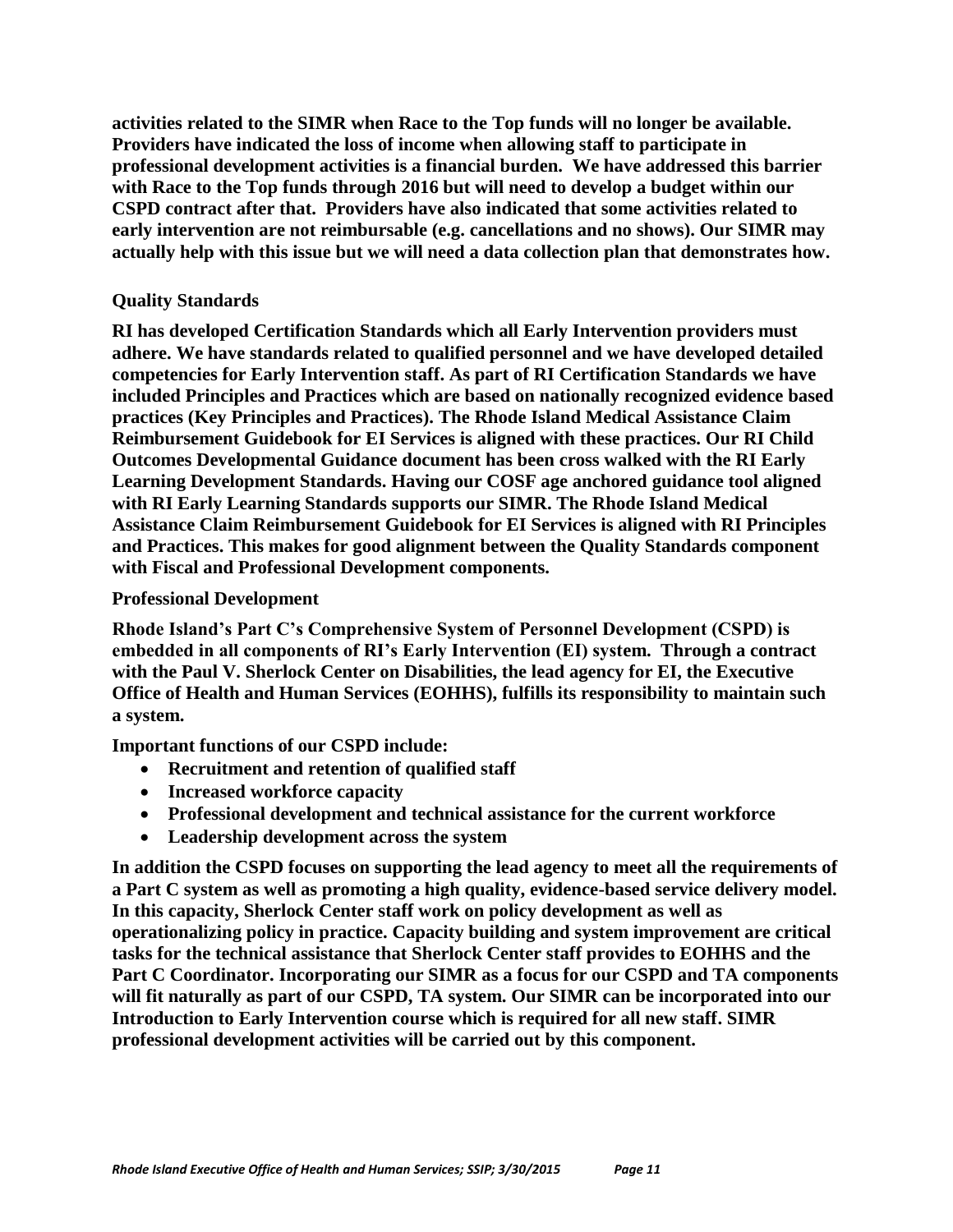**The Coordinator and TA Specialist are part of the state leadership team making this component directly aligned with Governance, RI Quality Standards, Technical Assistance, Data and Fiscal components. Our CSPD was identified as a strength by our stakeholders.** 

### **Data**

**The state utilizes a robust web based data system. The system is used by programs for care coordination. Data is used by the state to monitor compliance, performance, and the costs of EI. The data component informs the state's fiscal, accountability and CSPD components. Professional Development and TA is informed by the data component in developing needed activities and priorities. The data manager is a member of the state's decision making team aligning Data and Governance components. An identified area of improvement of our system is to provide better tools for providers to capture cancellations which was an identified weakness.**

#### **Technical Assistance**

**There are two full time state-level technical assistance providers and the contract's budget allows for the utilization of expertise from other in-state clinicians as well as supporting professional development and consultation from outside entities. TA to individual programs occurs regularly. Sometimes this occurs on an 'as needed' basis and other times it is more formalized and planned (e.g., in the development and implementation of Corrective Action Plans).**

**Through the use of consultants with expertise in early childhood, quality assurance, or infant mental health, additional resources and expertise are contributed to the Part C system. This practice has also assured leadership development within this system.**

#### **Accountability and Monitoring**

**The state uses a self-assessment process along with on-site focused monitoring to all providers annually. Compliance with self-assessment is verified by sample record review by state staff. The CSPD Coordinator participates in all focused monitoring site visits. Corrective Action Plans (CAPs) for noncompliance are required for federal compliance indicators and Provider Improvement Plans (PIPSs) are required for quality indicators. TA is provided in the development of Corrective Action Plans and Program Improvement Plans. The Accountability and Monitoring component directly informs the CSPD and TA components. Our SIMR is in alignment with our yearly self-assessment and site visits. Currently we review IFSP outcomes as a state priority area in yearly record reviews. We expect improvement in the writing of family owned functional outcomes because of our SIMR and we will be able to measure that as part of focused monitoring.**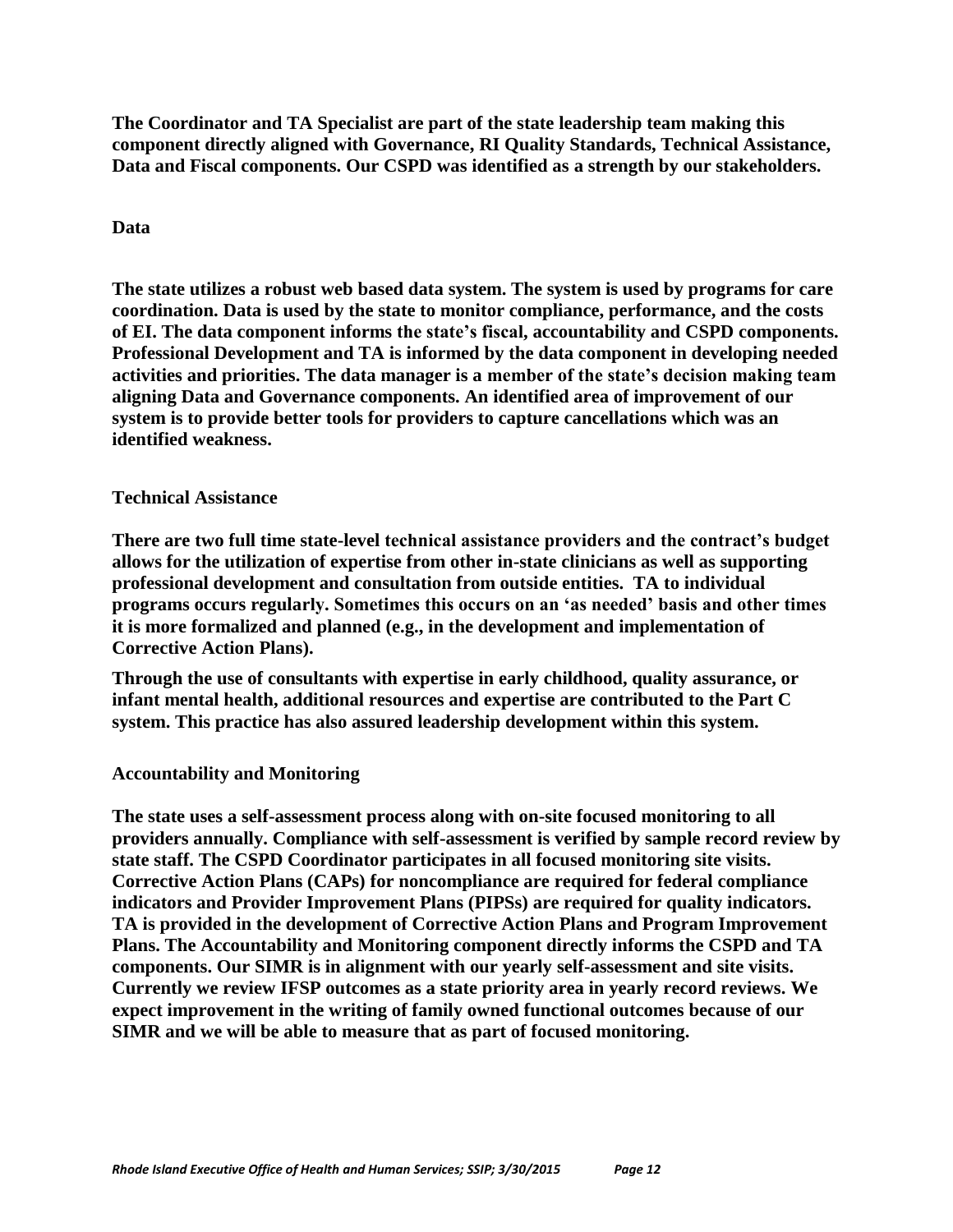#### **Analysis of Initiatives**

**Part C is a leader in the new RI Early Childhood Comprehensive Assessment System initiative (through Race to the Top). This project will use national experts and current research to review state–level evaluation/assessment policies for Part C and for Part B (Section 619). Funds from Race to the Top will be leveraged to develop and provide professional development based on these policies and are closely related to our SIMR.**

**The ICC Work Group on CAPTA referrals is an initiative that is developing an updated interagency agreement between the DCYF and the lead agency. The impact of trauma is directly related to social emotional development which is the focus area of our SIMR** 

**RI's CSPD has supported the training of 4 EI staff in RBI. 3 of them are now certified as trainers. RBI will be a major focus of our SIMR and this initiative will provide the foundation. In January 2015 a pilot project was initiated to train 7 staff from 2 EI programs in RBI. The pilot will assist our CSPD in developing effective ways to change our system and to identify and remove barriers and implement our SIMR.**

**Two members of our CSPD staff and 6 EI supervisors have participated in professional development on coaching provided by Dathan Rush (2013) . Coaching will be a component of professional development/technical assistance improvement activities to support our SIMR.** 

**Reflective Supervision is a required, reimbursable component of our EI system. Reflective practice is included in state policies. It has been included in RI Principles and Practices. The EI Supervisor Seminar is a part of our CSPD structure and meets monthly to: 1) support skill development in reflective supervision; 2) provide leadership development for the supervisors re: our service delivery model, and 3) to provide meaningful networking and sharing of information across programs and between programs and the lead agency. The impact of trauma on children and families has been the focus of the EI Supervisor Seminar (2014-2015). Presentations were provided by Child Witness to Violence staff (Boston) and a clinician from the Center for Early Relationships at the Jewish Families and Children Service (Waltham/Boston). Ongoing case consultation from this clinician was provided to the supervisors through the year. In 2015 the ARC treatment model (for Attachment, Regulation, and Competency by Margaret Blaustein and Kristine Kinniburgh) will be the focus of this seminar. Our SIMR is aligned with this work. The EI Supervisors group will be key in providing guidance for staff related to our SIMR. The SIMR is aligned with their on-going staff supervision.**

**Infant Mental Health Competencies- RI Association for Infant Mental Health, Bradley Hospital, and Department of Children Youth and Families have purchased the Michigan Early Childhood Mental Health Competency Guidelines to address professional development gaps in the larger system. This initiative has potential to support our SIMR. We have strong collaborative ties to all 3 of these entities.**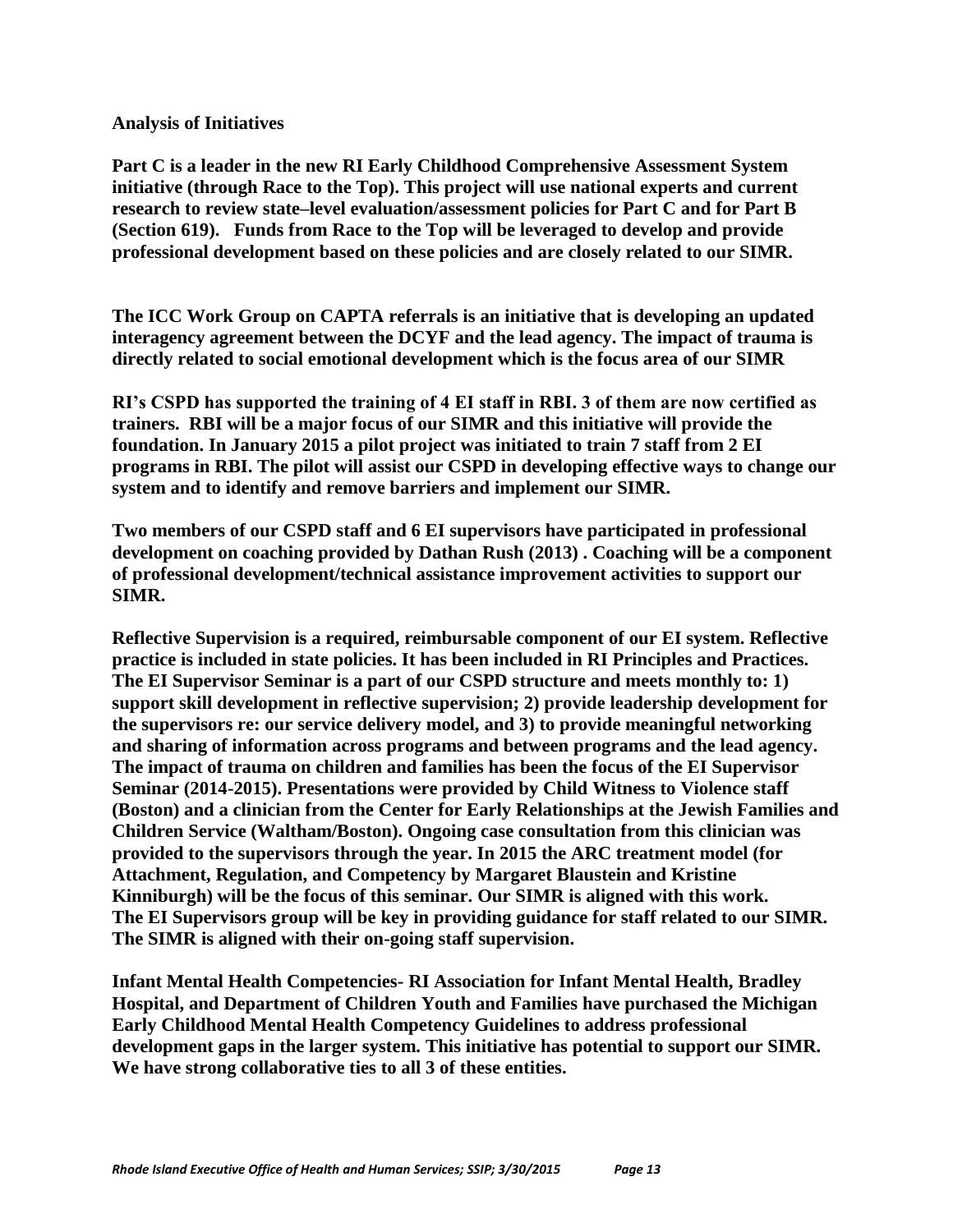**RI CSPD has (2014) presented professional development on: 1) " Child Development: How to use for insight and for partnering with families", and 2) "Child Assessment: increase your skills and impact your practice"**

**Current CSPD plans for 2015 include professional development on: 1) evaluation/assessment of infants (a repeat from 2012), and 2) evaluation/assessment of social emotional skills: what makes a high quality process. Annual CSPD needs assessment survey is still being completed. Our SIMR is aligned with these staff development opportunities.**

**State review of IFSP Outcomes has been part of focused monitoring for SFY 2013 and SFY2014. Outcomes were reviewed and rated by EI providers in the self-assessment process and verified by focused monitoring. PIPs were required in 2013 and TA was provided to individual sites as part of PIPs. Programs submitted samples of IFSP outcomes to the CSPD Coordinator and direct TA was provided regarding outcomes. Providers who have not made improvement will receive individual TA in 2015. The development of outcomes that are family owned, functional and measureable is directly related to our SIMR. This initiative is aligned and will continue to support our SIMR.**

**Our CSPD has drafted guidance regarding how to decide on IFSP services. This initiative will support our SIMR.**

**RIDE Part B has recently developed a "Tip Sheet" to all districts re: ensuring that social emotional development is included in evaluation for eligibility. Our SIMR is aligned this Part B initiative.** 

**RI EOHHS Patient Centered Medical Home ("PCMH Kids.") – This grant initiative operating out of the EOHHS Medicaid office focuses on providing better care coordination for children with high needs, including medical, behavioral health and/or social needs. We will leverage this pilot as a way to inform pediatricians about our service delivery model. This initiative will be leveraged to assist with an identified SIMR barrier regarding pediatricians' knowledge about the EI service delivery model and how they describe it to families they are referring.**

**A Part B/619 and Part C collaborative initiative successfully developed new state competencies for early childhood special educators that include EI. These include competencies related to engagement with and coaching of families, and home-based service delivery. Students graduating in the field will have competencies aligned with EI.**

c. State-identified Measurable Result(s) for Infants and Toddlers with Disabilities and their Families: A statement of the result(s) the State intends to achieve through the implementation of the SSIP. The Stateidentified Measurable Result(s) for Infants and Toddlers with Disabilities and their Families must be aligned to an SPP/APR indicator or a component of an SPP/APR indicator. The State-identified Measurable Result(s) for Infants and Toddlers with Disabilities and their Families must be clearly based on the Data and State Infrastructure Analyses and must be a child- or family-level outcome in contrast to a process outcome. The State may select a single result (e.g., increase the rate of growth in infants and toddlers demonstrating positive social-emotional skills) or a cluster of related results (e.g., increase the percentage reported under child outcome B under Indicator 3 of the SPP/APR (knowledge and skills) and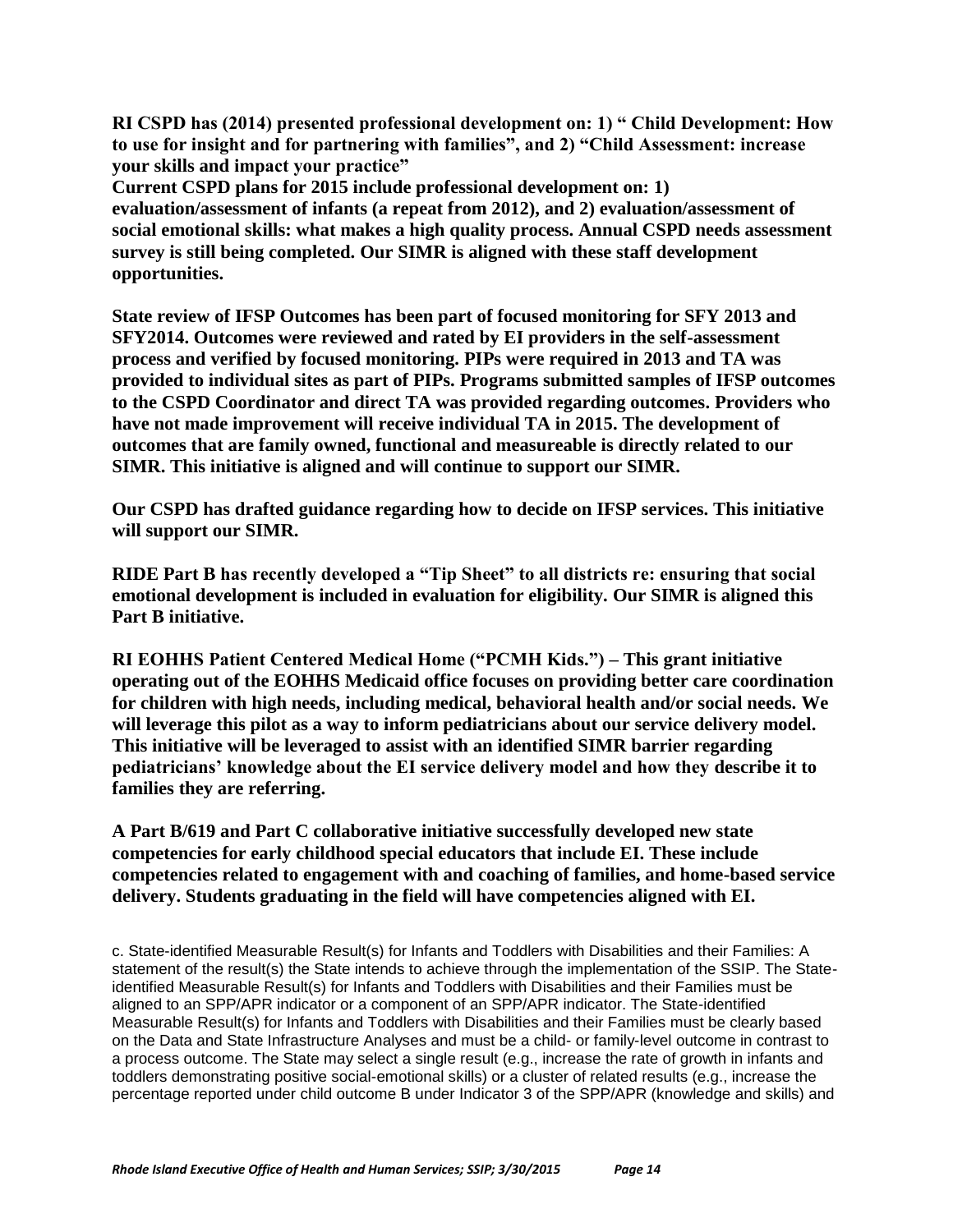increase the percentage trend reported for families under Indicator 4 (helping their child develop and learn)).

*SIMR: Rhode Island will increase the percentage of children showing greater than expected growth in positive social emotional skills (Summary Statement A for Outcome #1). Our SIMR focuses on a subpopulation of children whose families have participated in a family directed assessment utilizing the Routines-Based Interview (Robin McWilliam)*

**Process used for selection of the SIMR: Our SSIP Leadership Team provided results of our initial data analysis to the RI EI Association and to the ICC. Questions and probes from these two groups shaped our next level of analysis. We reviewed the percent of children's progress for this outcome disaggregated in many ways, including:**

- **program,**
- **referral source,**
- **ethnicity,**
- **insurance,**
- **age at time of referral,**
- **length of time in EI**
- **discharge status**

**The data did not indicate that progress results for a sub-population of children or a sub-set of providers were driving our state data. Reviewing the meaning of this new data, we saw that our Outcome 1 (rate of growth) results were significantly lower than the other 2 outcomes across the entire system. The Leadership Team reviewed Child Find data and confirmed that our Child Find efforts are excellent (2.94% for birth to 1, and 6.42% for birth to 3/ Indicators 5 and 6) indicating children are found eligible (in spite of struggles with the evaluation/assessment of social emotional skills).** 

**The quality of our child outcomes data (Quality Data Report prepared by ECTA) and its consistency indicated to the Leadership Team that providers understood the COSF process and its rating system. That developed into our hypothesis that low results in Outcome 1 came from a "blind spot" in the area of evaluation/assessment of social emotional skills. Additionally, a review of IFSP outcomes and Services Rendered Forms (as part of a separate quality review) showed that few IFSP outcomes focused on social emotional skills (e.g., relationships, understanding of child/adult behavior, responsive parenting, regulation, etc.) and few were tied closely to the regular routines and activities that made up families' lives.**

**After reviewing all potential options, the Leadership Team with input from stakeholders determined that our SIMR should focus on ensuring a more comprehensive, functional assessment for a sub-set of our providers. The team identified the RBI (Robin McWilliam) as an assessment practice which, when implemented statewide with fidelity, would improve RI's percentage of children with substantially increased rate growth in social emotional development.** 

**The RBI was selected because:**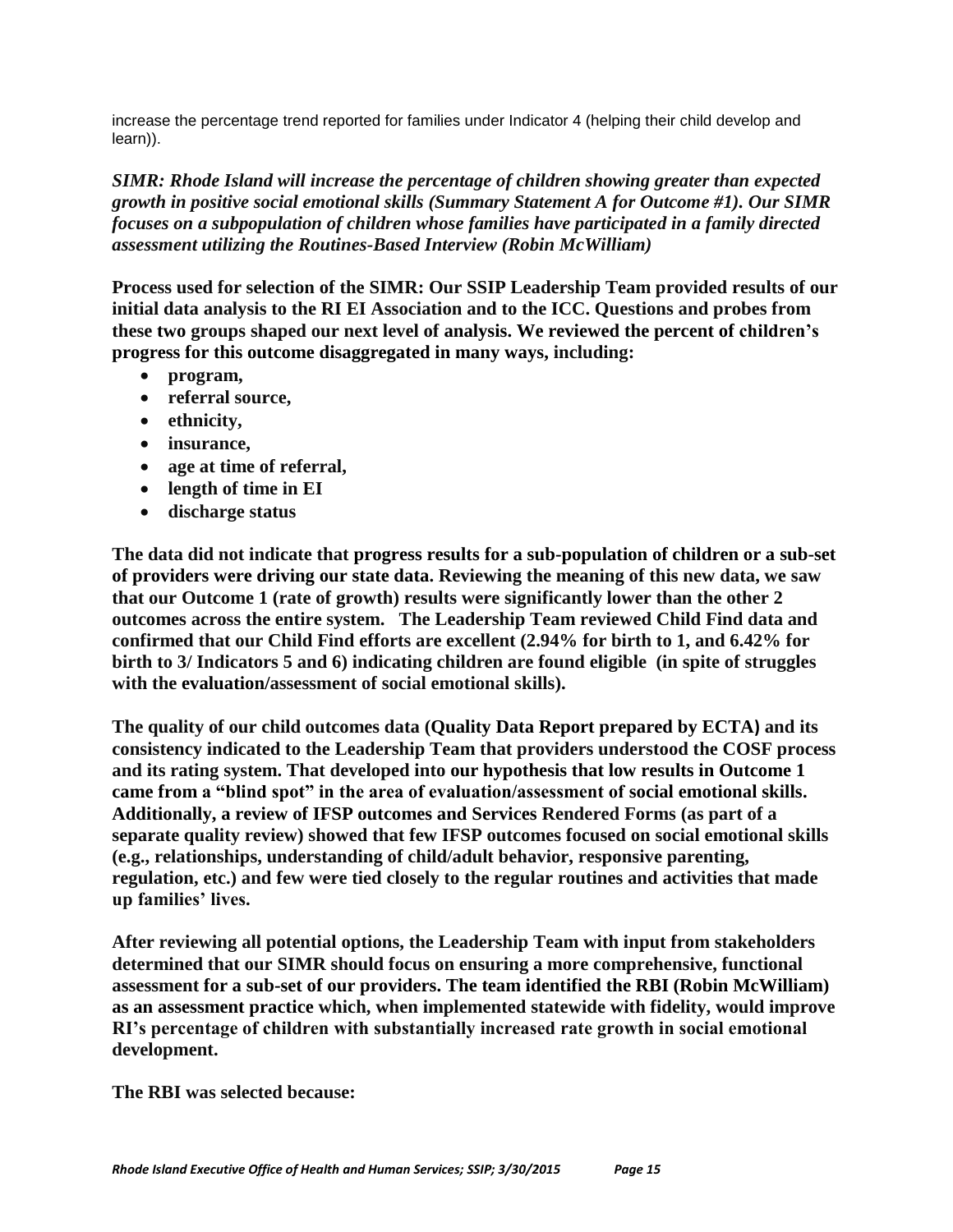- **it is evidenced based;**
- **it utilizes an interactive process that quickly establishes a relationship between the interviewer and the caregiver;**
- **it helps the parent identify concerns related to their child's engagement, independence and social relationships in everyday routines (all elements of positive social emotional development);**
- **and it leads directly to the development of relevant IFSP outcomes.**

**Our 3 certified RBI trainers made presentations to our SSIP Leadership Group, the EI Association, and the EI Supervisor Seminar. All 3 groups were impressed by the potential for increasing the specificity and functionality of our IFSPs. These trainers stressed how this process would improve our ability to address social emotional/relationship-based issues that were not otherwise being adequately addressed.**

**RI intends to implement the RBI statewide. Although we anticipated providing training in its use we had not envisioned statewide implementation. The SSIP process provided us with a structured way to refine our intentions and redefine what possible re was: expanding RBI implementation. Implementing this practice effectively will require long-term planning and a committed team of leaders. Scaling up the use of the RBI will take time and resources and is an excellent choice for our SIMR. As a result of scaling up RBI implementation (and other related professional development initiatives) we expect that the percentage of children with significantly improved social emotional functioning will be greater for those whose families have participated in the RBI process.** 

**We will begin with a pilot cohort of 2 EI programs. Cohorts will be added throughout the course of the SSIP. Factors considered in selecting programs for each cohort include program size, child outcomes data, compliance data, and program willingness to participate.**

| Cohort   | FY14-15   | FY15-16   | FY16-17   | FY17-18   | FY18-19   |
|----------|-----------|-----------|-----------|-----------|-----------|
| Cohort 1 | Program A |           |           |           |           |
|          | Program B |           |           |           |           |
| Cohort 2 |           | Program C |           |           |           |
|          |           | Program D |           |           |           |
| Cohort 3 |           |           | Program E |           |           |
|          |           |           | Program F |           |           |
| Cohort 4 |           |           |           | Program G |           |
|          |           |           |           | Program H |           |
|          |           |           |           | Program I |           |
| Cohort 5 |           |           |           |           | Program J |
|          |           |           |           |           | Program K |

**As RBI practice becomes statewide, the overall numbers of children whose families have participated in the RBI will increase and as those children exit the program we expect that the overall percentage of children who demonstrate increased rates of growth of positive**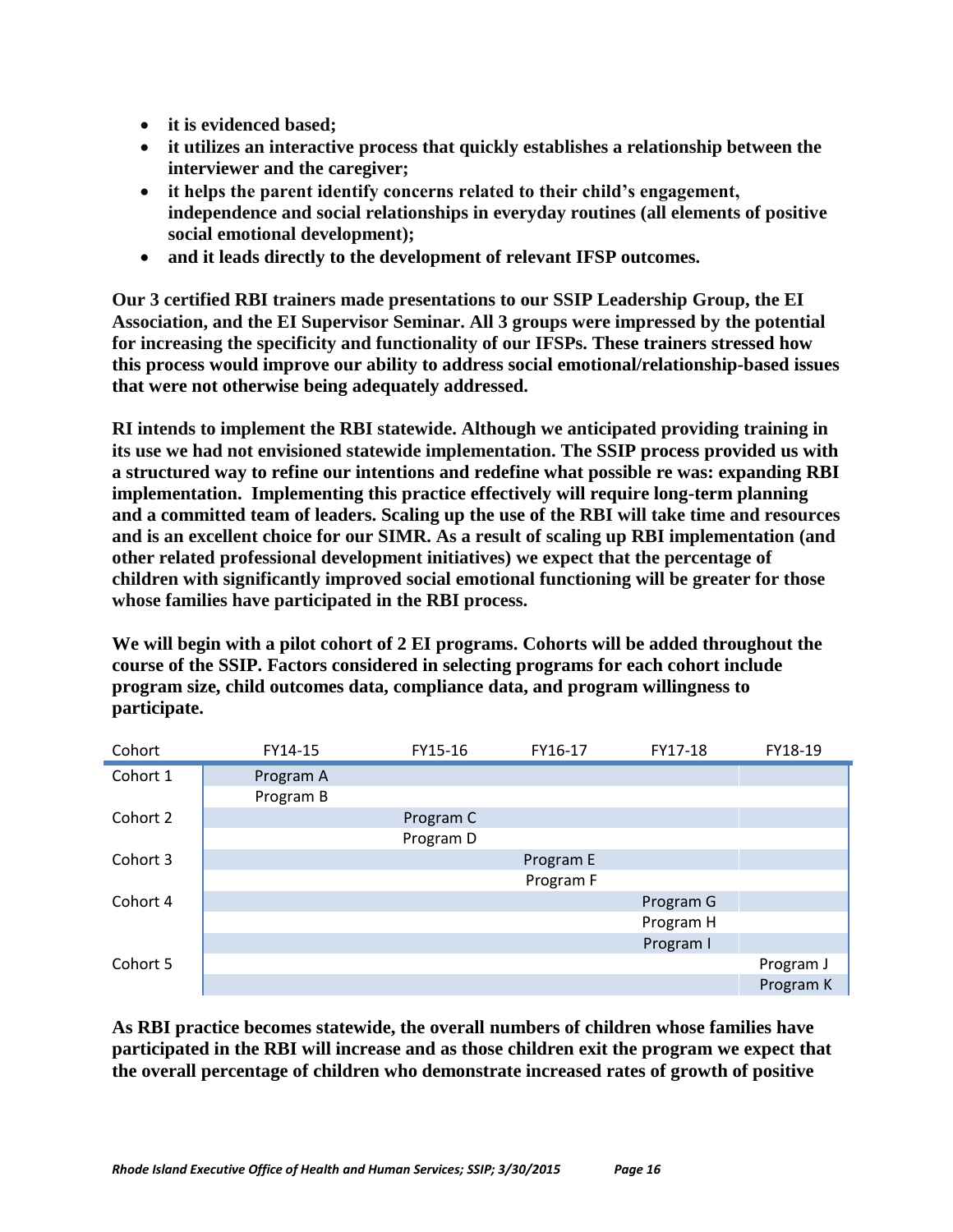**social emotional skills will grow. Several factors need to be taken into consideration in determining when we will see the impact RBI has had.**

**Our data analysis shows that approximately 40% of children are enrolled in EI for 6-12 months; 45% are enrolled between 13-24 months and 14% are enrolled for 25 months or longer. We expect that once a program begins to implement the RBI the impact will be small since not all staff will be trained at the same time. In addition most children will not exit until 1-2 years have passed.** 

**We expect gains to show in the second and third years of a programs implementation. Our expectation is that by the end of the SSIP the 6 programs in Cohorts 1, 2, and 3 will have completely implemented the RBI and enough time will have passed so that the families of all children enrolled will have had an RBI. We expect that the percentage of children who demonstrate increased rates of growth in social emotional skills in these programs will increase by 6.5 percentage points. The 5 programs in Cohorts 4-5 will have begun implementation later and therefore we expect a smaller impact by FY18. The overall SIMR will increase by at least 5% by FY18.**

**Our SIMR was selected because:**

- **our data analysis indicates that RI's percentage of children with substantially increased progress in social emotional development is lower than the other two outcomes;**
- **analysis of the data confirmed that the percentage difference between Outcome 1 results and the other 2 outcomes was significant;**
- **infrastructure analysis also demonstrated a system wide need for professional development in high quality evaluation/assessment procedures**
- **data also suggested that the child outcomes ratings process was not the issue but rather the lack of identification of social emotional concerns of infants and toddlers and their families;**
- **it is highly aligned with Part C and state early childhood initiatives, especially RI CSPD initiatives and RI Early Childhood Comprehensive Evaluation/Assessment System (Race to the Top initiative);**
- **it is based on our infrastructure analysis and is aligned with our system's strengths (our leadership and policy structure), our CSPD and other related TA components; and**
- **positive social emotional development is critically important in the development of every child**

**Our SIMR was presented to stakeholders in the EI Association and ICC by the Leadership Team. A presentation regarding the RBI was also presented by 3 certified trainers regarding the process. Feedback regarding the SIMR was solicited, and possible barriers regarding implementation were identified. The SIMR was approved and targets were approved by the ICC.**

**d**. Identification of the Focus for Improvement: A description of improvement strategies on which the State will focus that will lead to a measurable child-based result. The State must include in the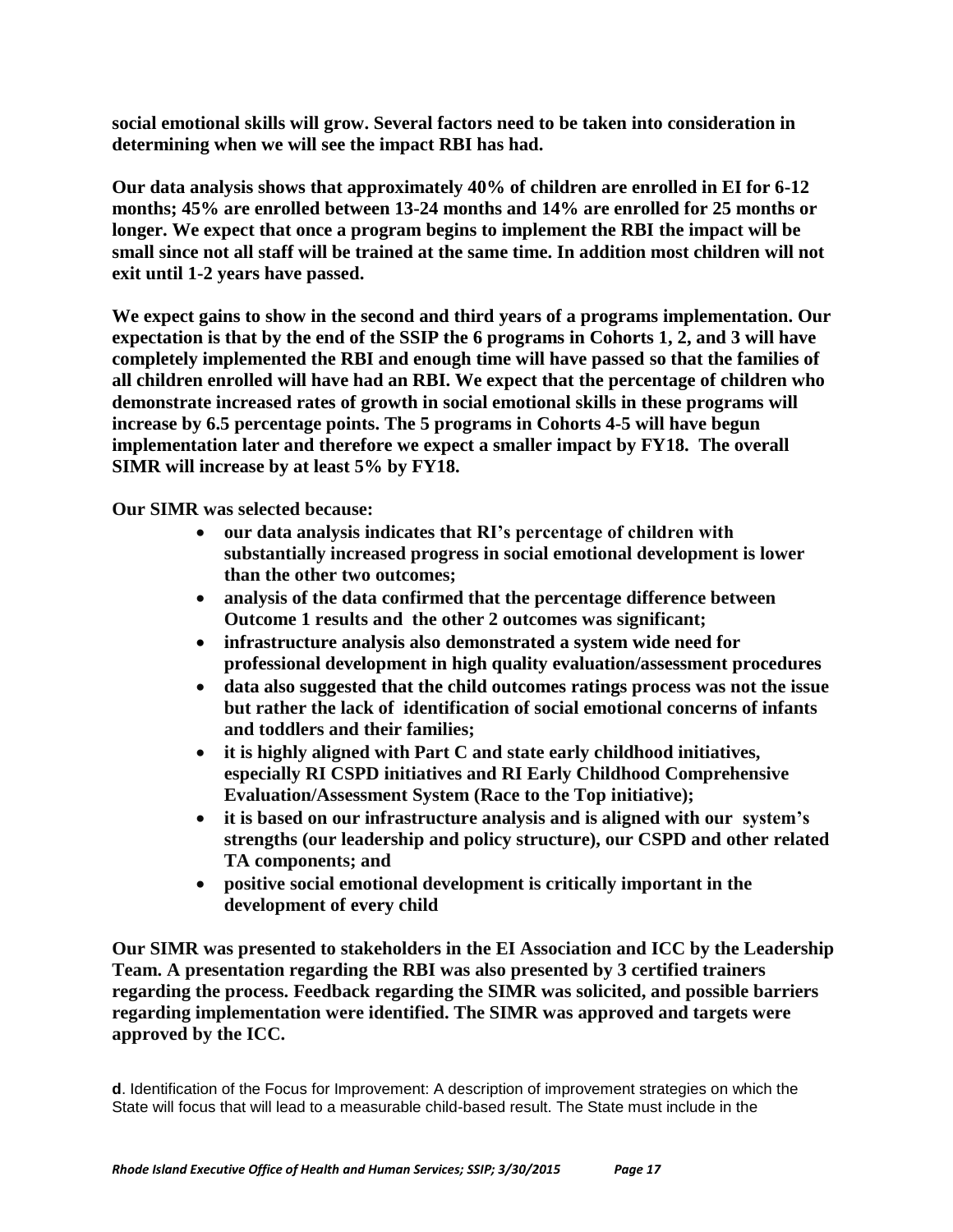description how the data analysis led to the identification of the area on which the State will focus. The State must demonstrate how addressing this area of focus for improvement will build the capacity of EIS programs and providers and supports to improve the identified result for infants and toddlers and their families with disabilities. (For example, the State might be working to improve the validity and representativeness of their data on early childhood outcomes and family involvement.)

**Improvement strategies were based on the results of the data and infrastructure analysis. The State Leadership Team used an adaptation of the SSIP Infrastructure Analysis Guide which contained input from the State Leadership Team, EI Association and ICC stakeholder groups. Improvement strategies were developed by a sub-set of the Leadership Team and brought to the full team for review, feedback, and editing. Improvement strategies were presented to the EI Association and ICC for review and feedback.**

**RI's SSIP improvement strategies were selected to specifically target needed provider skills and infrastructure support to do a better assessment of family life and concerns and better address those concerns. Our strategies are largely the responsibility of our CSPD component, which was identified as one of our system's strengths. These strategies utilize other strengths of infrastructure:** 

- **our consistent use of ad hoc leadership teams to develop and promote new initiatives,**
- **our system for collecting and using provider feedback, and**
- **our ability to regularly provide on-site technical assistance and support.**

### **Primary Improvement Strategies**

**RI has identified 4 primary improvement strategies to improve child outcomes related to social emotional development.** 

**1. We will provide professional development focused on high quality evaluation procedures for social emotional development. This need had already been identified for our EI system. The structure of the SSIP will provide the needed framework for planning sustainable professional development and implementation.** 

**We will use funding through the RI Early Childhood Comprehensive Assessment System project (through Race to the Top) to provide professional development and guidance documents focusing on high quality evaluation procedures (especially social emotional development). This is to ensure that we are correctly identifying eligible children when there is a concern in this area of development. We will also develop a sustainable training module on the components of high quality evaluation/assessment of social emotional development.** 

**2. We will provide professional development and site-based coaching and technical assistance on Routines Based Interviews. Funds leveraged through Race to the Top will be used for initial professional development activities and to fund a pilot initiative starting in January 2015 of 2 EI programs. RI expects to replicate the pilot in additional cohorts over the course of the SSIP.**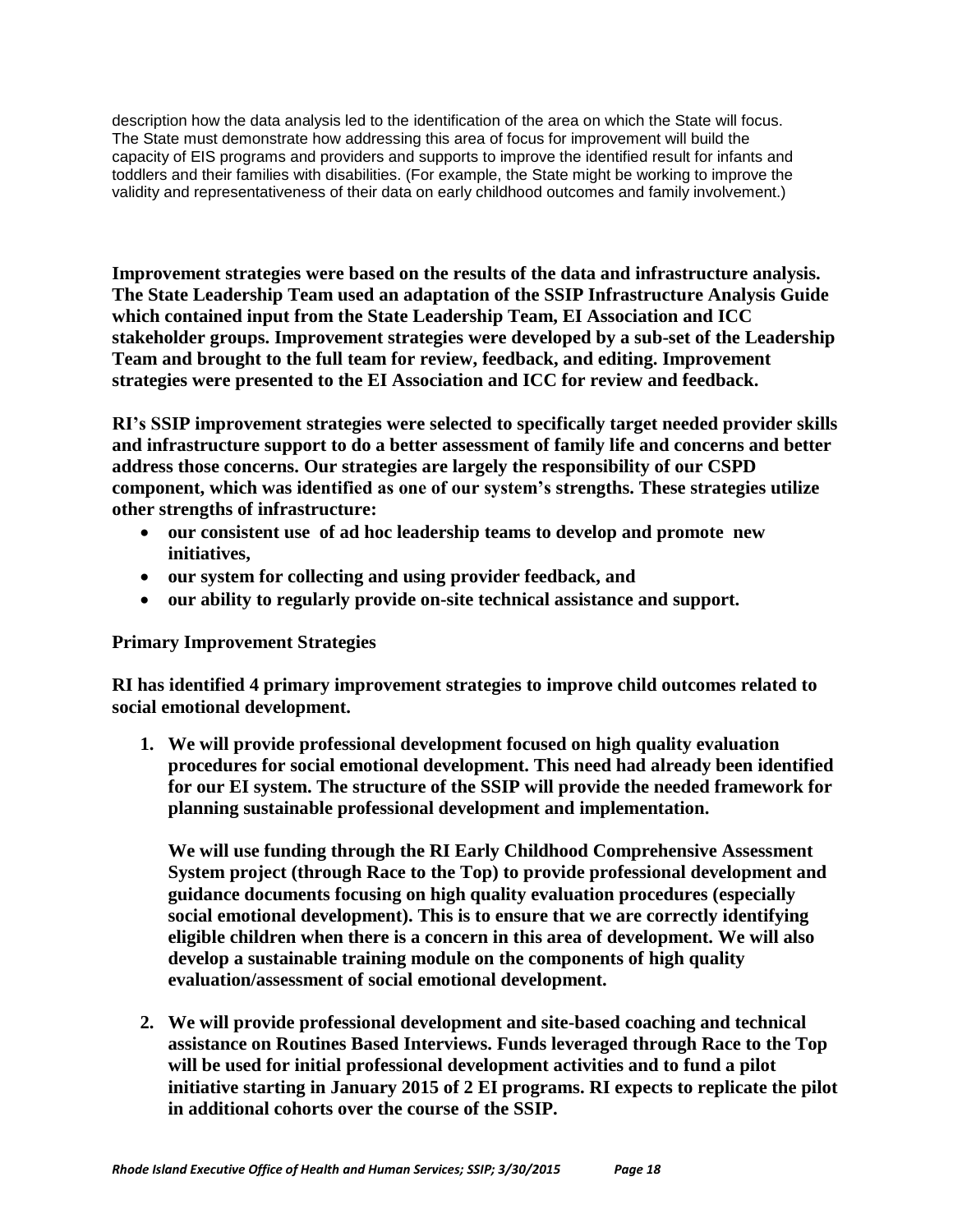**The pilot cohort will enable RI to build program-level leadership teams to demonstrate and champion the RBI statewide. Initially, staff involved in the pilot were selected based on: their foundational knowledge/experience with RI's EI service delivery model, their readiness to take on new learning, and their identity as leaders among their peers. These staff, their supervisors, and other EI managers (not part of the pilot but who wanted to learn more about RBI) participated in a full day training on the RBI. The content and learning activities were developed and presented by the three certified RBI trainers in our system.** 

**Each team will receive site-based technical assistance and coaching to support competency and fidelity. Observation, use of a fidelity checklist, video submission/ review, and coaching feedback will be provided by the trainers. Additional groups of staff (5-6 in each group) from these two programs will participate in the RBI training until all relevant staff (those who do intakes and/or evaluations) are trained. Further training and site-based TA will be provided to the other members of these teams so that they understand RBI and the impact on outcomes and services.** 

**The pilot will provide valuable information related to training, and identification of issues and barriers to resolve before each new cohort begins. Each program's designated RBI leadership team will coach staff within their own programs. Coaching and TA will also be provided by CSPD staff. The pilot will be repeated over the course of the SSIP in 5 cohorts.** 

**A state wide "Kick Off" with Robin Mc William is planned and will occur in August 2015. All EI programs will select an RBI leadership team to participate in this 2 day conference.** 

**During the pilot, data will be collected to monitor the impact of RBI (e.g., IFSP outcomes of pilot participants; cancellation rates; SRF Reviews). Data collected will include:**

**Impact on EI providers**

- **Review of written evaluation summaries re: social emotional skills (compared to baseline)**
- **Use of RBI fidelity checklist in the field**
- **Review of IFSP outcomes for those targeting child engagement, independence, and social relationships.**
- **Services Rendered Forms (SRFs) documenting services to support families' ability to improve children's social emotional functioning.**

**Impact on families**

- **Use of a self-assessment rating scale on how well did their IFSP accurately reflect their needs (compared to a [non-pilot] control group).**
- **Self-rating on how actively they were involved in the development of their IFSPs (also with a comparison group).**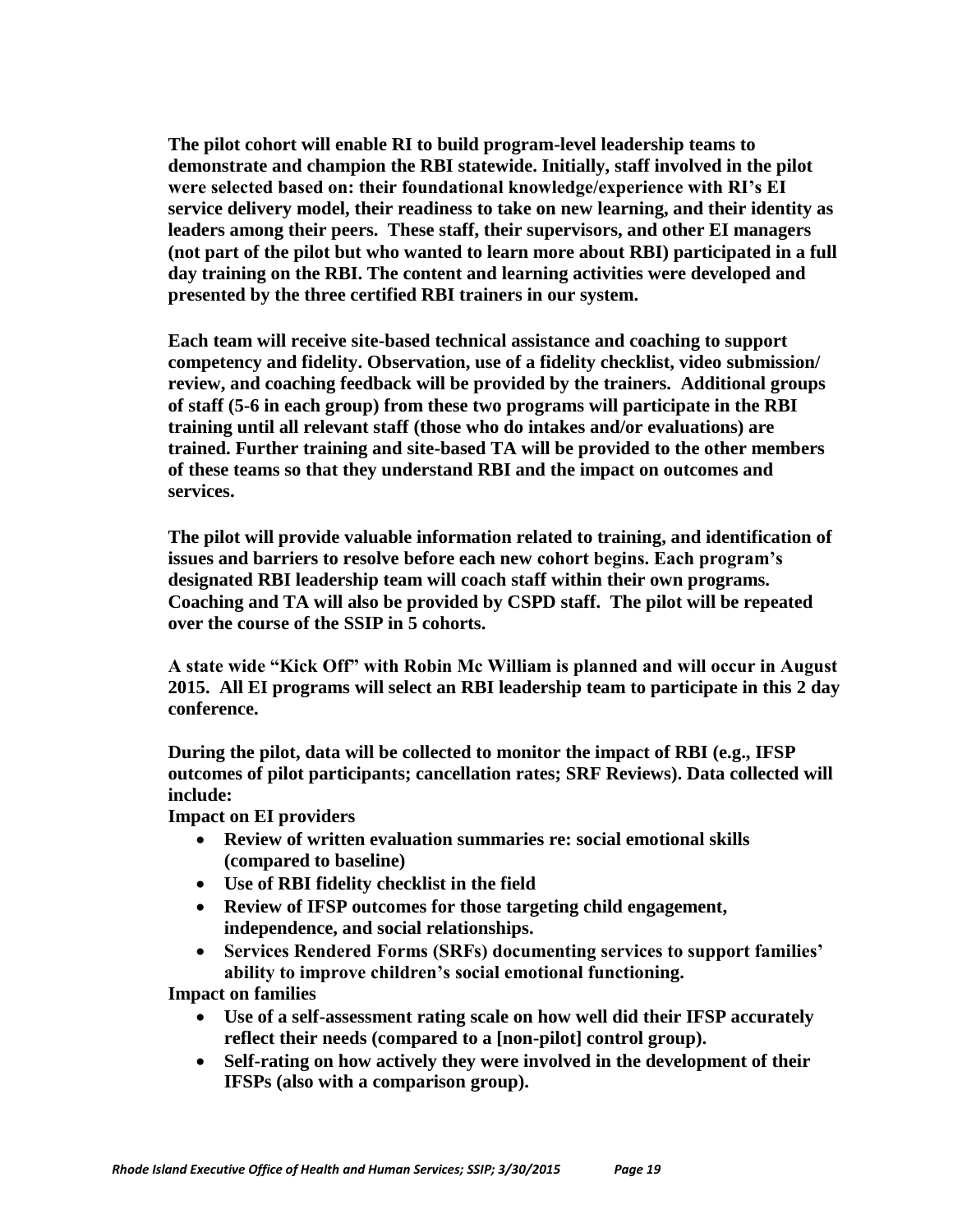**Self-rating on how successful they were in using IFSP strategies during their daily activities with their children (control group).**

**Impact on children**

- **Review of Child Outcomes entry ratings (compared to control group).**
- **Mid-point Child Outcomes rating on children whose families have had an RBI.**
- **Exit ratings of children whose families have had an RBI (as this group grows over time) and % of significant progress.**
- **3. We will provide enhanced site-based technical assistance and review of IFSP outcomes. RI recognizes that professional development focusing only on the RBI will not ensure its effective use in the IFSP process. Technical assistance will be provided to each program in the cohort re: linking results of the RBI (family priorities) to the development of relevant IFSP outcomes. Enhanced technical assistance will also focus secondarily on the education of collateral team members (who will not be implementing RBIs with families) re: the impact of RBI on service delivery.**

**In addition, RI has a process already in place for the ongoing provision of technical assistance related to developing/reviewing IFSP outcomes. We will add a new review component to ensure effective RBI documentation and clear links to IFSP outcomes as part of our monitoring system. This will occur during our annual site-based record review visits as well as when needed/requested by individual programs. Programs whose records demonstrate a lack of alignment with the RBI and IFSP outcomes will be required to complete a Program Improvement Plan for RBI use and effective outcomes development.**

**4. We will expand professional development re: evidence-based practices for promoting social emotional functioning and positive relationships. We will provide professional development related to evidence based practices for when there are social emotional/relationship concerns. We currently have program staff who have completed training in Circle of Security-Parenting (COS-P). Our CSPD provided financial support for their participation in training and facilitates regular sessions of these staff to network, to support peer efforts to use this practice, and to brainstorm ways to increase the use of COS-P in our state. The RI EI Supervisor Seminar is engaged in a year-long process of self-study of the ARC Treatment Model for children and families impacted by trauma.** 

**We have found that communities of practice established after a relevant training has increased the use of these practices. We will expand these groups.**

**In addition to these primary improvement strategies, the following activities have also been identified as part of our initial work plan. These activities form a "to do" list related to supporting our primary strategies.**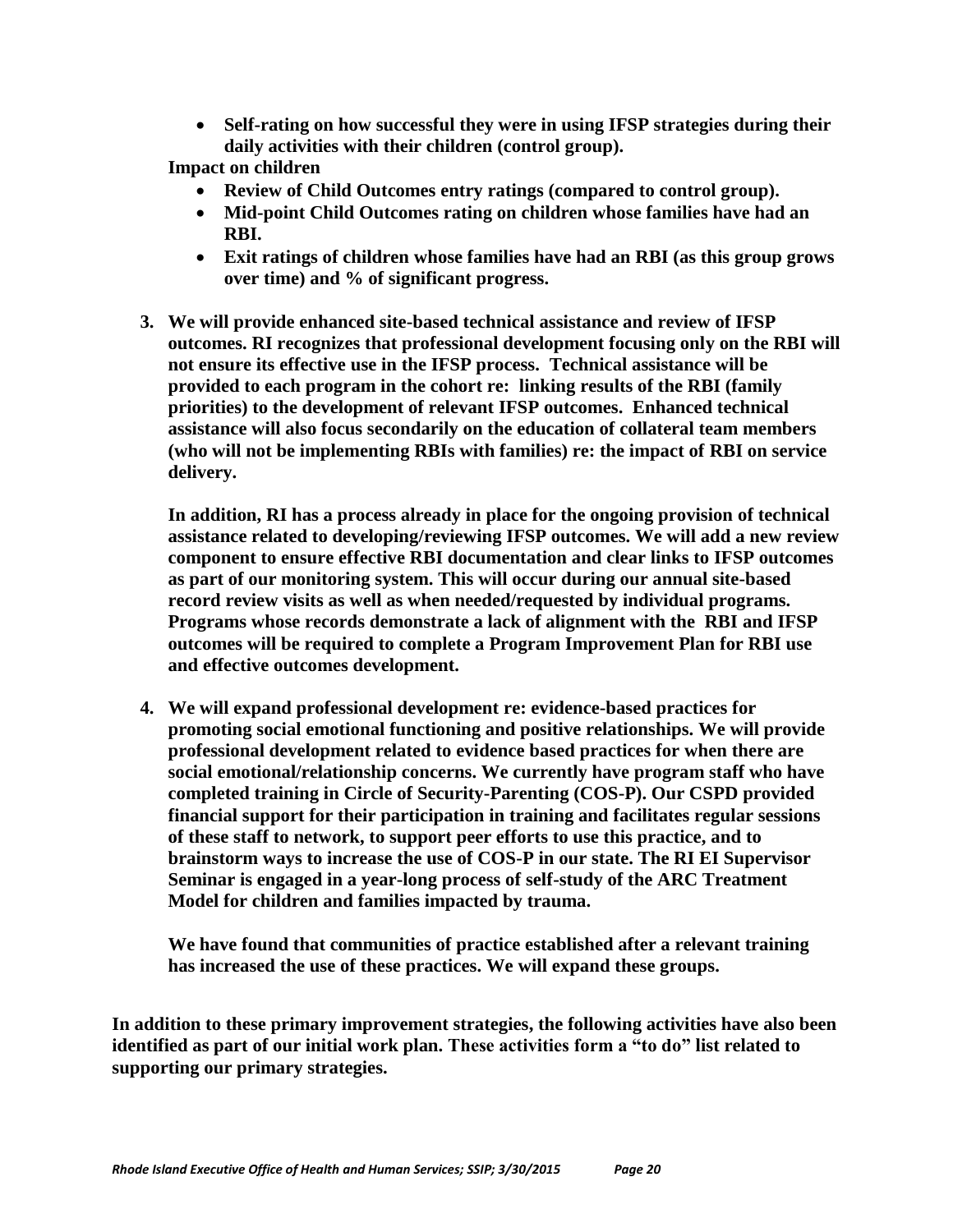- **Revise the RI Medical Assistance Claim Reimbursement Guidebook to include reimbursement for the RBI**
- **Develop a budget for anticipated PD and TA needs and review Sherlock Center contract/work plan.**
- **Modify the data system to identify families who have participated in the RBI process**
- **Explore data system documentation of cancellations (as a way to look at family engagement)**
- **Draft new public awareness materials that better explain/promote the use of RBI and the development of functional/relationship-based outcomes rather than narrowly developmental skills.**
- **Develop RBI guidance documents.**
- **Develop site-specific procedures for RBI and IFSP development**
- **Complete scaling up/PD to all programs**
- **Develop plan to revise current RBI module within Introduction to EI, a required 4 day course for all new providers**
- **Modify annual program self-assessment/monitoring tool to include review of RBI documentation and links to IFSP outcomes.**

e. Theory of Action: Based on the data analysis and infrastructure analysis, the State must describe the general improvement strategies that will need to be carried out and the outcomes that will need to be met to achieve the State-identified, measurable improvement in results for infants and toddlers and their families with disabilities. The State must include in the description the changes in the State system, and EIS program and provider practices, that must occur to achieve the State-identified, measurable improvement in results for infants and toddlers with disabilities and their families. States should consider developing a logic model that shows the relationship between the activities and the outcomes that the State expects to achieve over a multi-year period

**Based on our data analysis and infrastructure analysis RI has identified 4 major improvement strategies which will be led our CSPD component. The graphic on the following page illustrates how each strategy will impact provider practices related to IFSP development with the family which in turn will impact the competence and confidence of the family and ultimately result in improved social emotional outcomes. Versions of our theory of action were developed by individuals and small group members of the Leadership Team. The final version was presented to and approved by the ICC.**